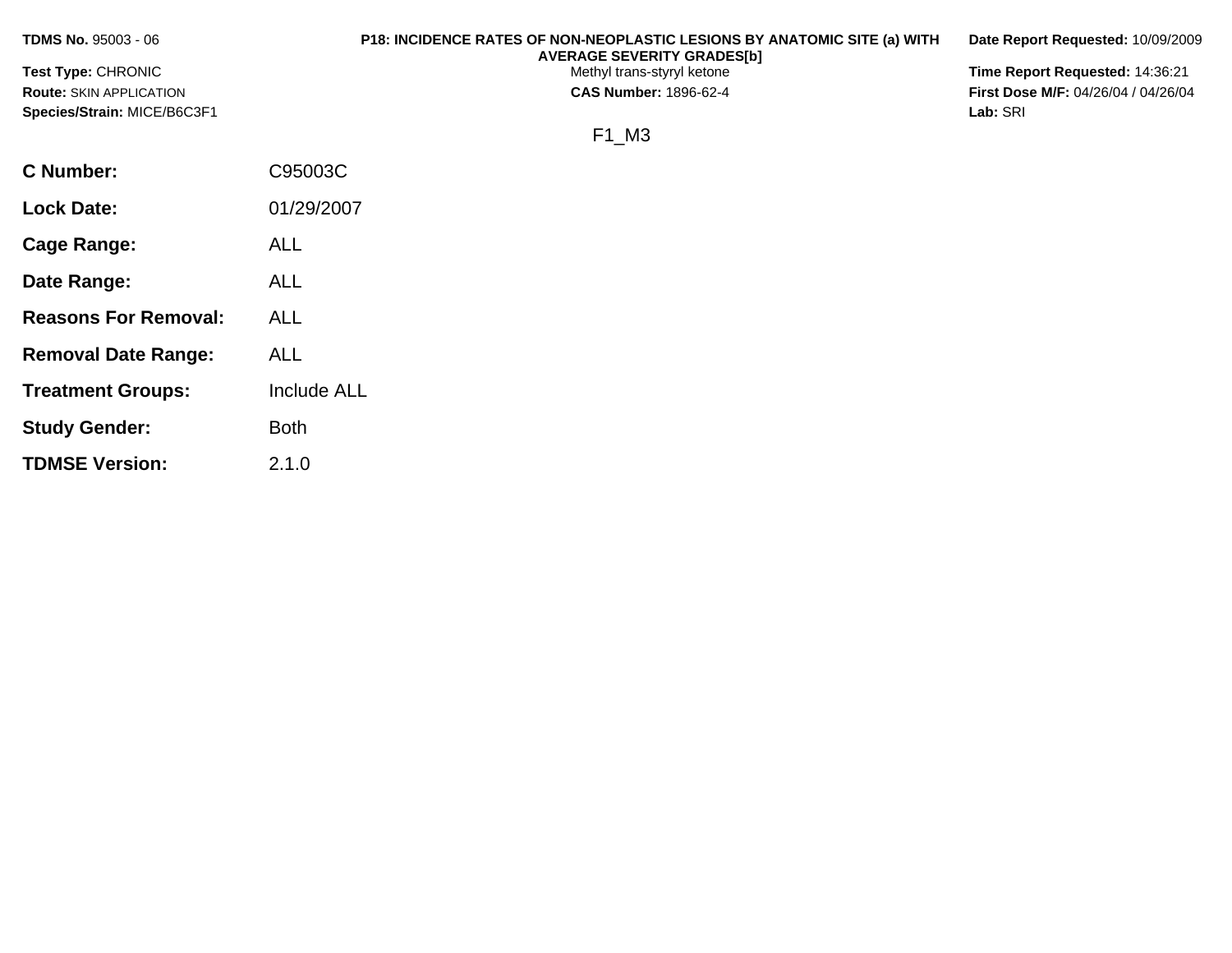**Date Report Requested:** 10/09/2009

**AVERAGE SEVERITY GRADES[b]**

**Test Type:** CHRONIC **The Report Requested:** 14:36:21 **Route:** SKIN APPLICATION **CAS Number:** 1896-62-4 **First Dose M/F:** 04/26/04 / 04/26/04 **Species/Strain:** MICE/B6C3F1 **Lab:** SRI

| <b>B6C3F1 MICE MALE</b>                                  | 0 MG/KG | <b>10 MG/KG</b> | <b>30 MG/KG</b> | <b>90 MG/KG</b> |  |
|----------------------------------------------------------|---------|-----------------|-----------------|-----------------|--|
| <b>Disposition Summary</b>                               |         |                 |                 |                 |  |
| <b>Animals Initially in Study</b><br><b>Early Deaths</b> | 50      | 50              | 50              | 50              |  |
| <b>Accidently Killed</b>                                 |         | -1              |                 |                 |  |
| <b>Moribund Sacrifice</b>                                | 4       | $\sqrt{2}$      | 8               | 5               |  |
| <b>Natural Death</b>                                     | 12      | 12              | $\overline{7}$  | $\overline{7}$  |  |
| <b>Survivors</b>                                         |         |                 |                 |                 |  |
| <b>Terminal Sacrifice</b>                                | 34      | 35              | 35              | 38              |  |
| <b>Animals Examined Microscopically</b>                  | 50      | 50              | 50              | 50              |  |
| <b>ALIMENTARY SYSTEM</b>                                 |         |                 |                 |                 |  |
| Gallbladder                                              | (40)    | (38)            | (44)            | (38)            |  |
| Inflammation, Acute                                      |         |                 |                 | 1[1.0]          |  |
| Intestine Large, Cecum                                   | (41)    | (46)            | (46)            | (46)            |  |
| Intestine Large, Colon                                   | (39)    | (43)            | (44)            | (43)            |  |
| Edema                                                    |         |                 | 1[2.0]          |                 |  |
| Intestine Large, Rectum                                  | (41)    | (43)            | (46)            | (46)            |  |
| Inflammation, Acute                                      |         | 1[1.0]          |                 |                 |  |
| Intestine Small, Duodenum                                | (40)    | (42)            | (44)            | (43)            |  |
| Hemorrhage                                               |         |                 |                 | 1[2.0]          |  |
| Intestine Small, Ileum                                   | (40)    | (44)            | (45)            | (43)            |  |
| Inflammation, Acute                                      |         |                 | 1[2.0]          |                 |  |
| Inflammation, Chronic                                    |         |                 |                 | 1[3.0]          |  |
| Intestine Small, Jejunum                                 | (41)    | (42)            | (45)            | (44)            |  |
| Inflammation, Acute<br>Inflammation, Chronic             | 1[2.0]  |                 | 1[1.0]          |                 |  |
| Mineralization                                           |         | 1[1.0]          |                 | 1[4.0]          |  |
| <b>Necrosis</b>                                          | 1[1.0]  | 1[1.0]          | 1[1.0]          |                 |  |
| Liver                                                    | (50)    | (50)            | (50)            | (49)            |  |
| Angiectasis                                              | 2[3.0]  |                 | $1$ [3.0]       |                 |  |
|                                                          |         |                 |                 |                 |  |

a - Number of animals examined microscopically at site and number of animals with lesion

Basophilic Focus 5 5 3 3

Clear Cell Focus 17 18 18<br>
Congestion 18 18 19 19 19 19 19 19 19 19 19 19 18 18

Cyst 2 [3.0]

Basophilic Focus, Multiple 2 [2.5] 1 [3.0] Bile Stasis 2 [2.5] 1 [3.0]

b - Average severity grade (1-minimal; 2-mild; 3-moderate; 4-marked)

Congestion<br>Cyst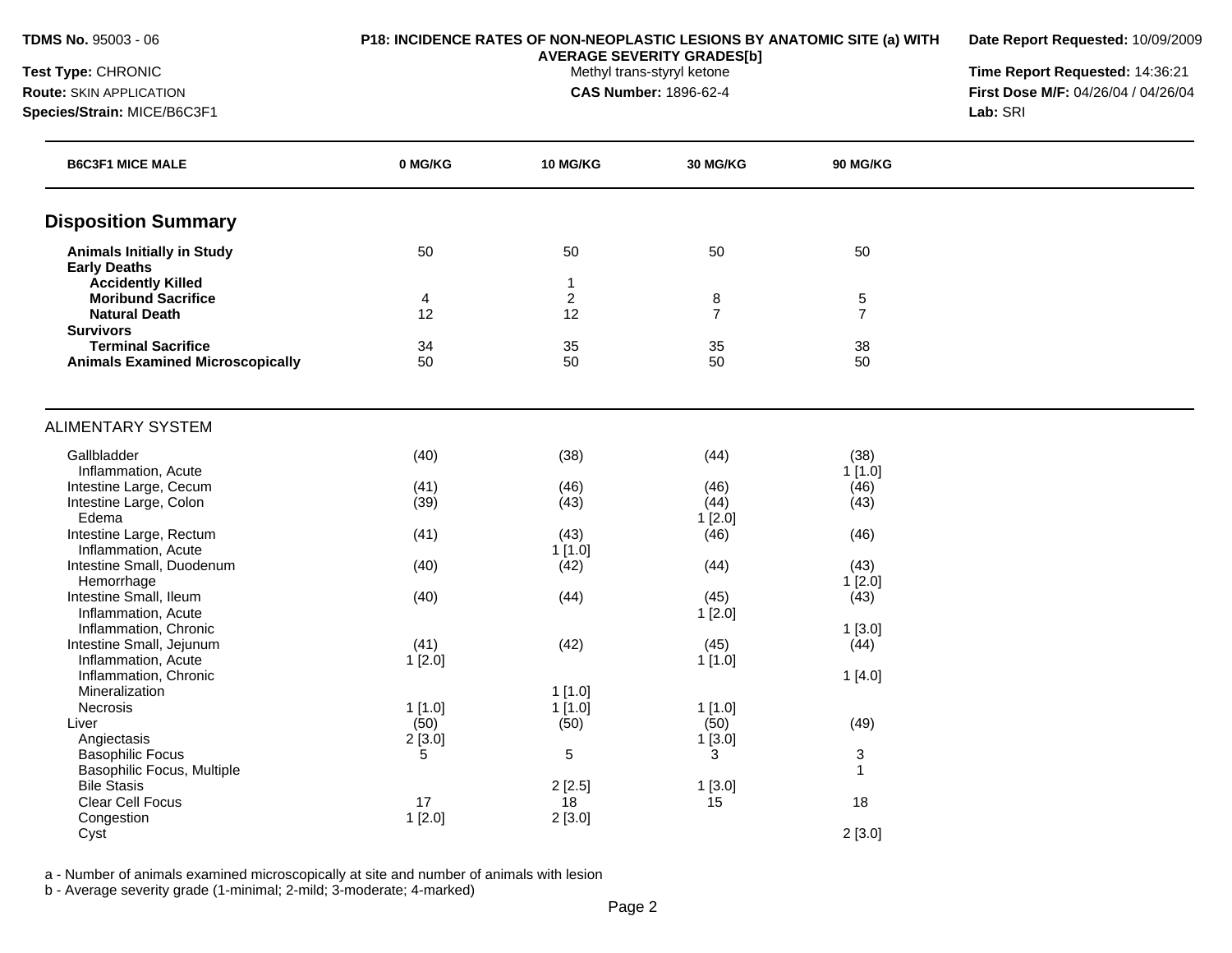**Date Report Requested:** 10/09/2009

**AVERAGE SEVERITY GRADES[b]**

**Test Type:** CHRONIC **The Report Requested:** 14:36:21 **Route:** SKIN APPLICATION **CAS Number:** 1896-62-4 **First Dose M/F:** 04/26/04 / 04/26/04 **Species/Strain:** MICE/B6C3F1 **Lab:** SRI

| <b>B6C3F1 MICE MALE</b>               | 0 MG/KG        | <b>10 MG/KG</b> | <b>30 MG/KG</b> | <b>90 MG/KG</b> |  |
|---------------------------------------|----------------|-----------------|-----------------|-----------------|--|
| <b>Eosinophilic Focus</b>             | 17             | 14              | 16              | 13              |  |
| Fatty Change                          | 1[4.0]         |                 |                 |                 |  |
| Hematopoietic Cell Proliferation      | 4[1.8]         | 1[1.0]          | 4[1.3]          | 7[1.0]          |  |
| Hemorrhage                            | 2[2.5]         | 2[2.5]          |                 |                 |  |
| Hyperplasia, Lymphoid                 | 1[2.0]         |                 |                 |                 |  |
| Inflammation, Acute                   | 1[3.0]         |                 |                 |                 |  |
| Inflammation, Chronic                 |                | 2[2.5]          |                 |                 |  |
| <b>Mixed Cell Focus</b>               | $\overline{2}$ | 5               | $\overline{2}$  | $\overline{4}$  |  |
| Necrosis, Focal                       | 15 [1.8]       | 7[2.6]          | 8[2.6]          | 6[3.0]          |  |
| Thrombosis                            |                |                 | 1[2.0]          | 1[1.0]          |  |
| Centrilobular, Necrosis               | 1[2.0]         |                 |                 |                 |  |
| Hepatocyte, Hypertrophy               |                | $1$ [2.0]       |                 | 1[2.0]          |  |
| Hepatocyte, Vacuolization Cytoplasmic | 1[2.0]         | 2[2.0]          | 1[2.0]          |                 |  |
| Mesentery                             | (6)            | (12)            | (8)             | (6)             |  |
| Fibrosis                              |                | 1[2.0]          | 1[2.0]          | 1[2.0]          |  |
| Hemorrhage                            |                | 3[2.7]          |                 | $1$ [2.0]       |  |
| Inflammation, Chronic                 |                |                 |                 | 1[3.0]          |  |
| Artery, Hyperplasia                   |                |                 |                 | 1[3.0]          |  |
| Fat, Necrosis                         | 5[2.2]         | 5[2.0]          | 7[2.0]          | 4[1.8]          |  |
| Pancreas                              | (49)           | (50)            | (50)            | (49)            |  |
| Angiectasis                           | 1[2.0]         |                 |                 |                 |  |
| Inflammation, Chronic                 |                | 1[2.0]          |                 |                 |  |
| Lipomatosis                           |                | 1[2.0]          | 1[3.0]          |                 |  |
| Metaplasia, Hepatocyte                | 1[1.0]         |                 |                 |                 |  |
| Salivary Glands                       | (50)           | (50)            | (50)            | (50)            |  |
| Atrophy                               | $1$ [2.0]      |                 | 2[1.5]          |                 |  |
| Hyperplasia, Lymphoid                 | 12 [2.0]       | 13 [2.0]        | 11 [2.0]        | 10 [2.0]        |  |
| Inflammation, Chronic Active          |                | 1[2.0]          |                 |                 |  |
| Mineralization                        | 1[1.0]         | 2[1.0]          | 1[1.0]          |                 |  |
| Necrosis                              |                | 1[3.0]          |                 |                 |  |
| Stomach, Forestomach                  | (50)           | (50)            | (50)            | (50)            |  |
| Cyst                                  |                |                 |                 | 1[2.0]          |  |
| Edema                                 |                | 1[2.0]          | 1[2.0]          |                 |  |
| Erosion                               | 4[2.0]         |                 | 2[2.0]          |                 |  |
| Inflammation, Chronic                 |                | 3[2.0]          | 3[1.7]          | 3[2.0]          |  |
| Ulcer                                 | 2[2.5]         | 2[3.0]          | 5[2.4]          | 1[2.0]          |  |
| Epithelium, Hyperplasia               | 5[2.4]         | 7[2.4]          | 7[2.1]          | 6[2.3]          |  |
| Stomach, Glandular                    | (47)           | (49)            | (49)            | (48)            |  |
| Cyst                                  | 2[2.0]         | 1[2.0]          | 13 [2.0]        | 5[2.0]          |  |
| Erosion                               | 2[2.0]         | 1[1.0]          | 3[1.7]          | 1[1.0]          |  |
|                                       |                |                 |                 |                 |  |

a - Number of animals examined microscopically at site and number of animals with lesion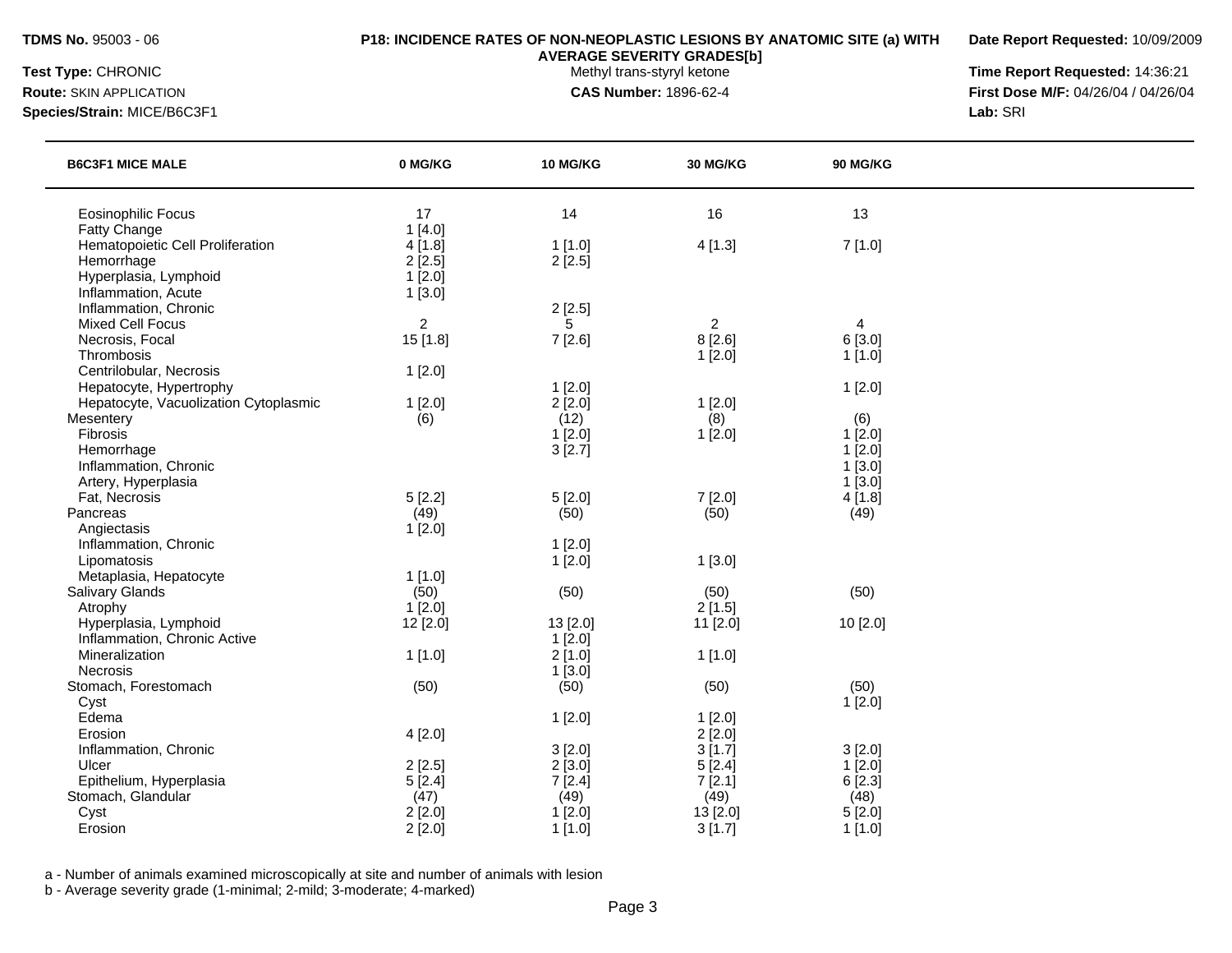**Date Report Requested:** 10/09/2009

**AVERAGE SEVERITY GRADES[b]**

**Test Type:** CHRONIC **The Report Requested:** 14:36:21 **Route:** SKIN APPLICATION **CAS Number:** 1896-62-4 **First Dose M/F:** 04/26/04 / 04/26/04 **Species/Strain:** MICE/B6C3F1 **Lab:** SRI

| 0 MG/KG          | <b>10 MG/KG</b>                                                                                                      | <b>30 MG/KG</b>                                                                                                         | <b>90 MG/KG</b>                                                                                 |                                                                                       |
|------------------|----------------------------------------------------------------------------------------------------------------------|-------------------------------------------------------------------------------------------------------------------------|-------------------------------------------------------------------------------------------------|---------------------------------------------------------------------------------------|
|                  |                                                                                                                      |                                                                                                                         |                                                                                                 |                                                                                       |
| 1[1.0]           |                                                                                                                      | 5[1.8]                                                                                                                  | 1[2.0]                                                                                          |                                                                                       |
|                  |                                                                                                                      |                                                                                                                         |                                                                                                 |                                                                                       |
|                  |                                                                                                                      |                                                                                                                         |                                                                                                 |                                                                                       |
|                  |                                                                                                                      |                                                                                                                         |                                                                                                 |                                                                                       |
|                  |                                                                                                                      |                                                                                                                         |                                                                                                 |                                                                                       |
|                  |                                                                                                                      |                                                                                                                         |                                                                                                 |                                                                                       |
|                  |                                                                                                                      |                                                                                                                         |                                                                                                 |                                                                                       |
|                  |                                                                                                                      |                                                                                                                         |                                                                                                 |                                                                                       |
| (50)<br>11 [1.0] | (50)<br>7[1.1]<br>1[3.0]                                                                                             | (50)<br>8[1.3]<br>2[1.0]                                                                                                | (50)<br>4[1.5]<br>1[1.0]<br>1[2.0]                                                              |                                                                                       |
|                  |                                                                                                                      |                                                                                                                         |                                                                                                 |                                                                                       |
|                  |                                                                                                                      |                                                                                                                         |                                                                                                 |                                                                                       |
|                  |                                                                                                                      |                                                                                                                         |                                                                                                 |                                                                                       |
|                  |                                                                                                                      |                                                                                                                         |                                                                                                 |                                                                                       |
|                  |                                                                                                                      |                                                                                                                         |                                                                                                 |                                                                                       |
|                  |                                                                                                                      |                                                                                                                         |                                                                                                 |                                                                                       |
|                  |                                                                                                                      |                                                                                                                         |                                                                                                 |                                                                                       |
|                  | 1[2.0]<br>1[4.0]<br>2[3.5]<br>(1)<br>1[2.0]<br>(50)<br>2[2.0]<br>4 [1.0]<br>2[4.0]<br>1[1.0]<br>16 [2.1]<br>38 [2.1] | 2[1.5]<br>3[1.0]<br>2[2.5]<br>1[4.0]<br>(1)<br>1[2.0]<br>(50)<br>1[1.0]<br>$12$ [1.7]<br>1[2.0]<br>16 [2.1]<br>40 [2.0] | 1[2.0]<br>2[1.0]<br>1[1.0]<br>(0)<br>(50)<br>2[1.5]<br>9[1.4]<br>1[2.0]<br>20 [2.1]<br>40 [1.7] | 1[1.0]<br>2[2.0]<br>1[1.0]<br>(0)<br>(49)<br>8[1.4]<br>6[1.3]<br>12 [2.3]<br>36 [1.8] |

Adrenal Medulla (49) (50) (50) (50) (50) (49) Hyperplasia 4 [1.0] 2 [1.5] 1 [1.0] 5 [1.2] Islets, Pancreatic **(50)** (50) (50) (50) (50) (50) (49)

Hyperplasia 28 [1.8] 23 [1.9] 28 [1.8] 19 [1.5] Parathyroid Gland (48) (48) (47) (48) (48) (45)<br>Cyst 2 [2.0] (12.0] (48) (48) (45)

Pituitary Gland (49) (49) (49) (49) (50) (49) (49) (50) (49) (49)<br>Pars Distalis, Cyst (50) (49) (50) (50) (50) (51) (51) (51) (49) (51) (49) (51) (51) (51) (51) (51) (51) (51)

Pars Distalis, Hyperplasia, Focal 1 and 1 and 2 [2.0] 1 [1.0] 2 [2.0]

Cyst 2 [2.0] 1 [2.0] 1 [2.0]

Pars Intermedia, Cyst 12.0] 2.0 and the contract of the contract of the contract of the contract of the contract of the contract of the contract of the contract of the contract of the contract of the contract of the contra

a - Number of animals examined microscopically at site and number of animals with lesion

b - Average severity grade (1-minimal; 2-mild; 3-moderate; 4-marked)

Angiectasis 1 [3.0]<br>
Hyperplasia 28 [1.8]

Pars Distalis, Cyst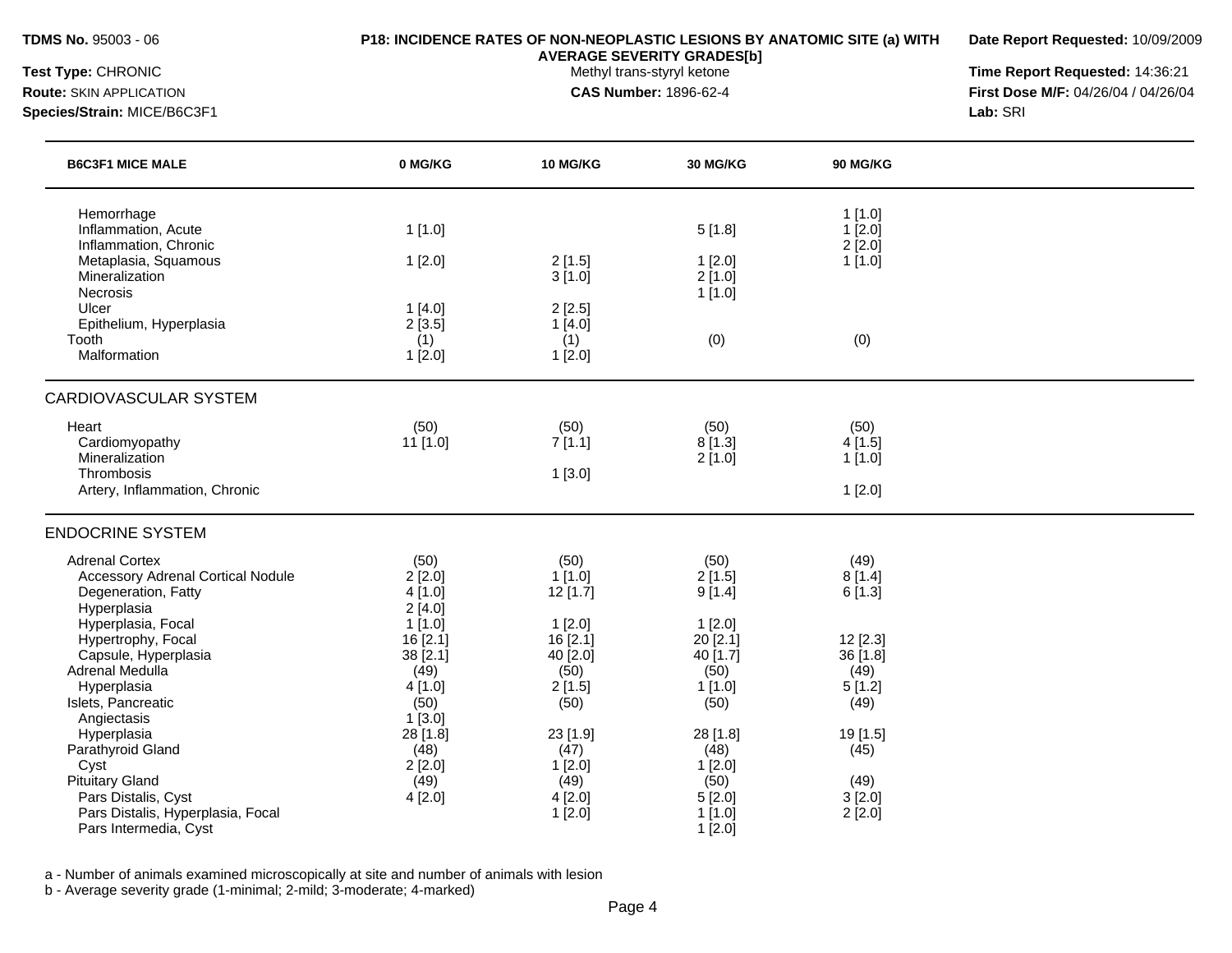**Date Report Requested:** 10/09/2009

**AVERAGE SEVERITY GRADES[b]**

**Test Type:** CHRONIC **The Report Requested:** 14:36:21 **Route:** SKIN APPLICATION **CAS Number:** 1896-62-4 **First Dose M/F:** 04/26/04 / 04/26/04 **Species/Strain:** MICE/B6C3F1 **Lab:** SRI

| <b>B6C3F1 MICE MALE</b>                                                                                           | 0 MG/KG                              | <b>10 MG/KG</b>                      | <b>30 MG/KG</b>           | <b>90 MG/KG</b>                                |  |
|-------------------------------------------------------------------------------------------------------------------|--------------------------------------|--------------------------------------|---------------------------|------------------------------------------------|--|
| <b>Thyroid Gland</b><br>Cyst                                                                                      | (50)<br>1[2.0]                       | (49)                                 | (50)                      | (49)                                           |  |
| Follicle, Degeneration, Focal<br>Follicular Cell, Hyperplasia, Focal                                              |                                      | 1[3.0]                               | 1[2.0]                    | 2[3.5]<br>1[1.0]                               |  |
| <b>GENERAL BODY SYSTEM</b>                                                                                        |                                      |                                      |                           |                                                |  |
| <b>Tissue NOS</b><br>Fibrosis                                                                                     | (2)<br>1[2.0]                        | (2)                                  | (2)                       | (0)                                            |  |
| <b>GENITAL SYSTEM</b>                                                                                             |                                      |                                      |                           |                                                |  |
| Epididymis<br>Amyloid Deposition, Chronic                                                                         | (50)                                 | (50)                                 | (50)<br>1[2.0]            | (50)                                           |  |
| Angiectasis<br>Fibrosis                                                                                           |                                      | 1[3.0]                               |                           | 1[2.0]                                         |  |
| Granuloma Sperm<br>Hemorrhage<br>Inflammation, Chronic                                                            | $1$ [2.0]                            | 1[3.0]<br>3[2.0]                     | 2[3.0]                    | 3[1.3]                                         |  |
| Necrosis<br>Spermatocele                                                                                          | 1[3.0]                               | 1[3.0]                               |                           | 1[2.0]                                         |  |
| Penis<br>Congestion                                                                                               | (0)                                  | (0)                                  | (2)<br>$1$ [2.0]          | (0)                                            |  |
| Inflammation, Acute<br><b>Preputial Gland</b><br>Atrophy                                                          | (50)<br>1[3.0]                       | (50)                                 | 1[1.0]<br>(50)            | (50)                                           |  |
| Cyst<br>Hyperplasia                                                                                               | 3[2.0]                               | 3[2.0]                               | 7[2.0]<br>$1$ [2.0]       | 5[2.0]                                         |  |
| Hyperplasia, Squamous<br>Inflammation, Chronic<br>Inflammation, Chronic Active<br>Prostate<br>Angiectasis<br>Cyst | 1[2.0]<br>13 [2.2]<br>1[4.0]<br>(50) | 18 [2.2]<br>3[2.3]<br>(50)<br>1[2.0] | 12[2.1]<br>4[2.5]<br>(50) | 15 [2.3]<br>6[3.0]<br>(48)<br>1[2.0]<br>2[2.5] |  |
| Inflammation, Chronic<br>Necrosis                                                                                 | 1[2.0]<br>1[1.0]                     | 8 [2.3]                              | 6[2.0]                    | 6[1.7]                                         |  |
| Polyarteritis<br>Epithelium, Hyperplasia<br>Seminal Vesicle                                                       | 27 [1.5]<br>(50)                     | 20 [1.5]<br>(50)                     | 16 [1.6]<br>(50)          | 2[2.0]<br>25 [1.5]<br>(49)                     |  |

a - Number of animals examined microscopically at site and number of animals with lesion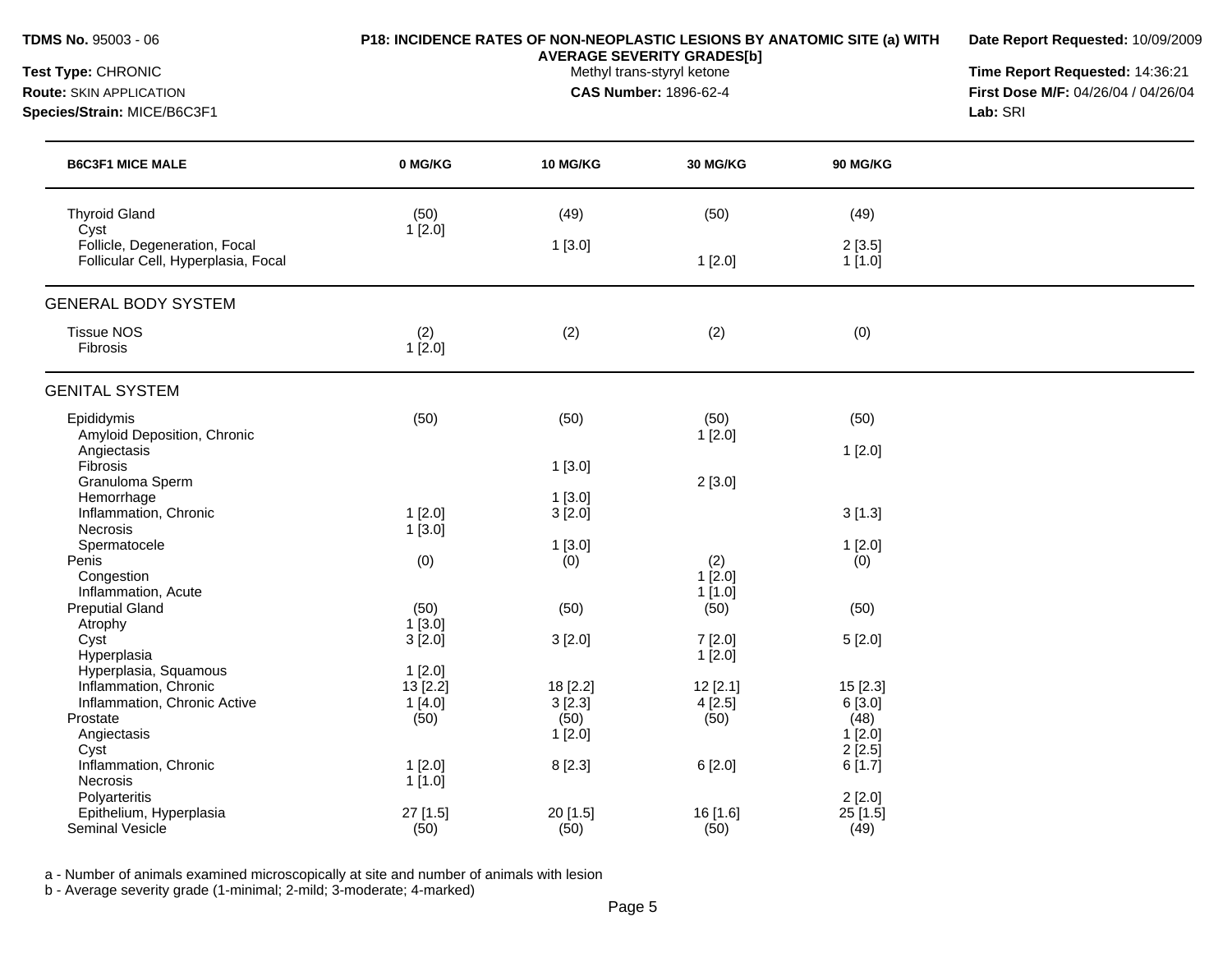**Date Report Requested:** 10/09/2009

**AVERAGE SEVERITY GRADES[b]**

**Test Type:** CHRONIC **The Report Requested:** 14:36:21 **Route:** SKIN APPLICATION **CAS Number:** 1896-62-4 **First Dose M/F:** 04/26/04 / 04/26/04

**Species/Strain:** MICE/B6C3F1 **Lab:** SRI

| <b>B6C3F1 MICE MALE</b>                                                                               | 0 MG/KG                  | 10 MG/KG                   | 30 MG/KG            | 90 MG/KG                    |  |
|-------------------------------------------------------------------------------------------------------|--------------------------|----------------------------|---------------------|-----------------------------|--|
| <b>Fibrosis</b><br><b>Infiltration Cellular</b>                                                       | 1 [3.0]                  | 1[3.0]                     |                     | 1[2.0]<br>2[3.0]            |  |
| Infiltration Cellular, Lymphocyte<br>Inflammation, Chronic<br>Epithelium, Hyperplasia                 | $2$ [1.0]<br>1[1.0]      | 4[2.0]                     |                     | 1[1.0]<br>1[1.0]            |  |
| <b>Testes</b><br>Angiectasis                                                                          | (50)                     | (50)                       | (50)<br>1[3.0]      | (50)<br>1[3.0]              |  |
| Germinal Epithelium, Atrophy<br>Interstitial Cell, Hyperplasia                                        | 6[1.7]                   | 3[2.3]                     | 1[2.0]<br>$1$ [2.0] | 1[3.0]                      |  |
| <b>HEMATOPOIETIC SYSTEM</b>                                                                           |                          |                            |                     |                             |  |
| <b>Bone Marrow</b><br>Hyperplasia<br>Infiltration Cellular, Histiocyte                                | (50)                     | (50)                       | (50)                | (50)<br>$1$ [2.0]<br>1[2.0] |  |
| Myelofibrosis<br>Thrombosis                                                                           |                          |                            | 1[2.0]              |                             |  |
| Lymph Node<br>Hemorrhage<br>Pigmentation                                                              | (5)<br>1[3.0]<br>1[3.0]  | (5)                        | (4)                 | 1[3.0]<br>(6)               |  |
| Iliac, Hemorrhage<br>Iliac, Hyperplasia, Lymphoid                                                     | 2[3.0]                   |                            | 1[2.0]<br>1[2.0]    | 1[4.0]                      |  |
| Inguinal, Hyperplasia<br>Inguinal, Hyperplasia, Lymphoid<br>Mediastinal, Hyperplasia, Lymphoid        | 1[2.0]                   | 1[3.0]                     |                     | 1[2.0]<br>1[3.0]            |  |
| Renal, Hyperplasia, Lymphoid<br>Lymph Node, Mandibular<br>Atrophy<br>Hematopoietic Cell Proliferation | 1[3.0]<br>(49)<br>3[1.7] | (46)                       | (50)                | (49)<br>1[1.0]<br>$1$ [2.0] |  |
| Hemorrhage<br>Hyperplasia, Lymphoid<br>Hyperplasia, Plasma Cell                                       | 1[2.0]<br>2[2.0]         | 1[2.0]<br>1[2.0]<br>1[4.0] |                     | 6[3.0]<br>1[4.0]            |  |
| Lymph Node, Mesenteric<br>Atrophy<br>Fibrosis                                                         | (49)<br>9[1.6]<br>1[3.0] | (44)<br>4 [1.3]            | (49)<br>4[2.0]      | (45)<br>8[2.1]<br>1[4.0]    |  |
| Hematopoietic Cell Proliferation<br>Hemorrhage                                                        | 3[3.0]<br>3[3.7]         | 3[2.3]                     | 2[3.0]<br>2[2.0]    | 2[3.5]                      |  |
| Hyperplasia, Histiocytic<br>Hyperplasia, Lymphoid                                                     | 1[3.0]<br>4[3.0]         | 2[3.5]                     | 2[2.5]              | 1[4.0]<br>6[3.7]            |  |

a - Number of animals examined microscopically at site and number of animals with lesion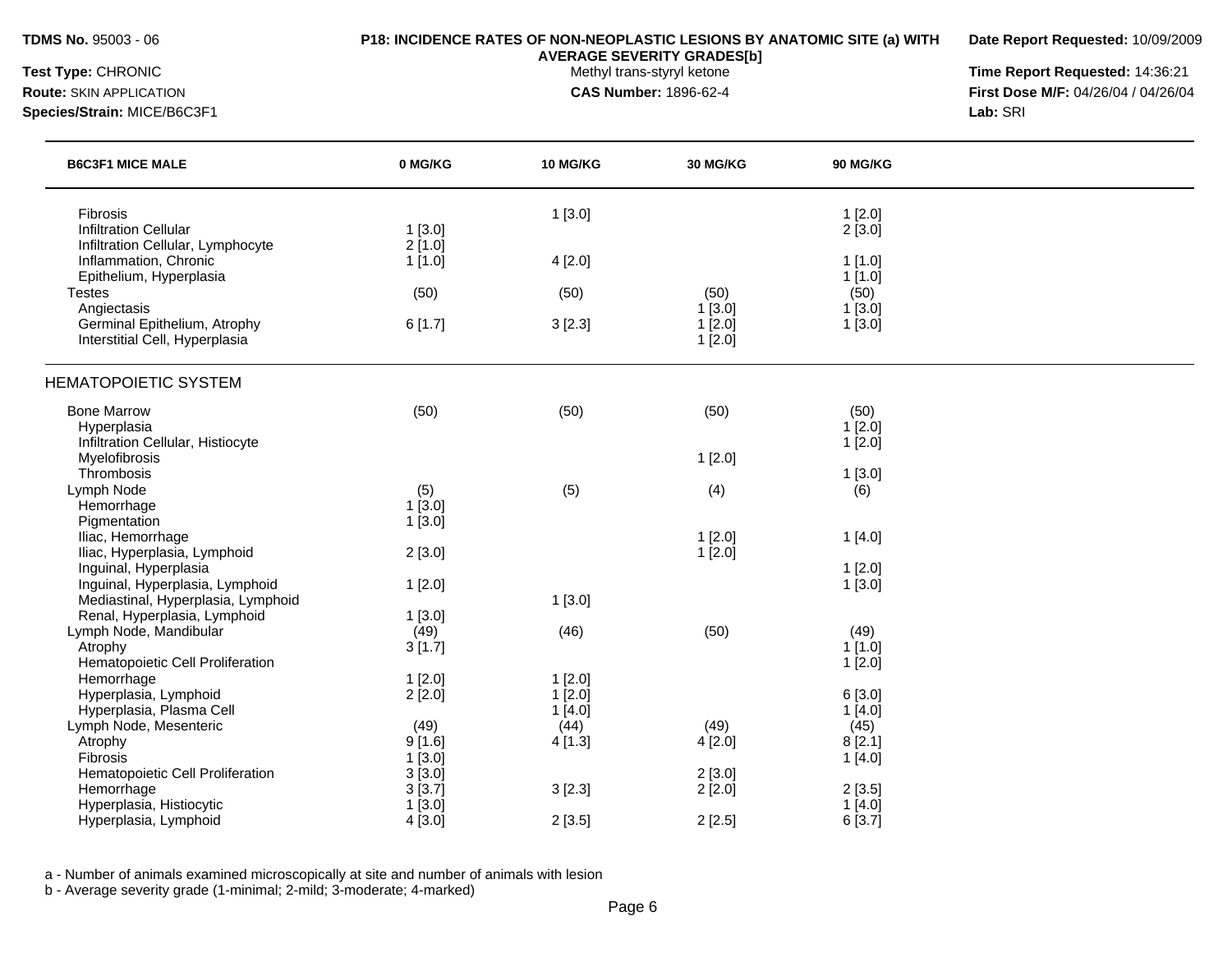**Date Report Requested:** 10/09/2009

**AVERAGE SEVERITY GRADES[b]**

**Test Type:** CHRONIC **The Report Requested:** 14:36:21 **Route:** SKIN APPLICATION **CAS Number:** 1896-62-4 **First Dose M/F:** 04/26/04 / 04/26/04 **Species/Strain:** MICE/B6C3F1 **Lab:** SRI

| <b>B6C3F1 MICE MALE</b>                                    | 0 MG/KG        | <b>10 MG/KG</b>  | <b>30 MG/KG</b> | <b>90 MG/KG</b> |  |
|------------------------------------------------------------|----------------|------------------|-----------------|-----------------|--|
| Hyperplasia, Plasma Cell                                   | 2[2.5]         | 2[3.5]           | 2[3.0]          | 4[4.0]          |  |
| Infiltration Cellular, Neutrophil<br>Inflammation, Chronic | 2[2.5]         | 1[2.0]           | 2[2.0]          | 3[2.3]          |  |
| Spleen                                                     | 1[1.0]<br>(48) | (47)             | (49)            | 1[4.0]<br>(49)  |  |
| Fibrosis                                                   |                |                  | 1[2.0]          |                 |  |
| Hematopoietic Cell Proliferation                           | 11 [3.2]       | 16 [3.4]         | 16 [3.6]        | 20 [3.3]        |  |
| Necrosis                                                   |                |                  |                 | 1[2.0]          |  |
| Pigmentation                                               |                | $1$ [2.0]        |                 |                 |  |
| Lymphoid Follicle, Atrophy                                 | 1[2.0]         | 4[2.5]           | 2[2.5]          | 2[1.5]          |  |
| Lymphoid Follicle, Hyperplasia                             |                | 1[1.0]           | 2[2.0]          | 3[1.3]          |  |
| Thymus                                                     | (44)           | (48)             | (46)            | (40)            |  |
| Cyst                                                       | 10 [2.0]       | 7[2.0]           | 4[2.0]          | 4[2.0]          |  |
| <b>INTEGUMENTARY SYSTEM</b>                                |                |                  |                 |                 |  |
| Mammary Gland                                              | (50)           | (50)             | (50)            | (50)            |  |
| <b>Infiltration Cellular</b>                               |                |                  |                 | 1[4.0]          |  |
| Skin                                                       | (50)           | (50)             | (50)            | (50)            |  |
| <b>Cyst Epithelial Inclusion</b>                           |                | $\mathbf{1}$     | $\mathbf{1}$    |                 |  |
| Edema                                                      |                | 2[2.0]           | 1[2.0]          |                 |  |
| Hyperkeratosis                                             | 1[2.0]         | 3[2.7]           | 1[1.0]          | 5[1.0]          |  |
| Hyperplasia, Melanocyte<br>Inflammation, Chronic           |                | 1[3.0]           |                 |                 |  |
| Metaplasia, Osseous                                        |                | 3[2.0]           | 2[1.0]          | 6[1.0]          |  |
| Ulcer                                                      |                | 1[4.0]<br>1[4.0] | 1[4.0]          |                 |  |
| Epidermis, Hyperplasia                                     |                | 2[3.5]           |                 | 4 [1.0]         |  |
| Epidermis, Site Of Application,                            | 7[1.1]         | 13 [1.5]         | 29 [1.2]        | 37 [1.6]        |  |
| Hyperplasia                                                |                |                  |                 |                 |  |
| Prepuce, Hyperkeratosis                                    |                |                  | 1[3.0]          |                 |  |
| Site Of Application, Erosion                               |                | 1[2.0]           |                 |                 |  |
| Site Of Application, Fibrosis                              |                | 1[1.0]           | 5[2.0]          | 1[1.0]          |  |
| Site Of Application, Hyperkeratosis                        | 17 [1.2]       | 19 [1.7]         | 26 [1.3]        | 40 [1.6]        |  |
| Site Of Application, Hyperplasia,                          |                | 1[1.0]           | 23 [1.2]        | 44 [2.2]        |  |
| Melanocyte                                                 |                |                  |                 |                 |  |
| Site Of Application, Inflammation,                         | 1 [1.0]        | 8[1.4]           | 15 [1.2]        | 43 [1.7]        |  |
| Chronic                                                    |                |                  |                 |                 |  |
| Site Of Application, Ulcer                                 |                | 2[3.0]           | 2[3.5]          | 5[1.6]          |  |
| Site Of Application, Subcutaneous                          |                |                  |                 | 1[2.0]          |  |
| Tissue, Hemorrhage                                         |                |                  |                 |                 |  |

a - Number of animals examined microscopically at site and number of animals with lesion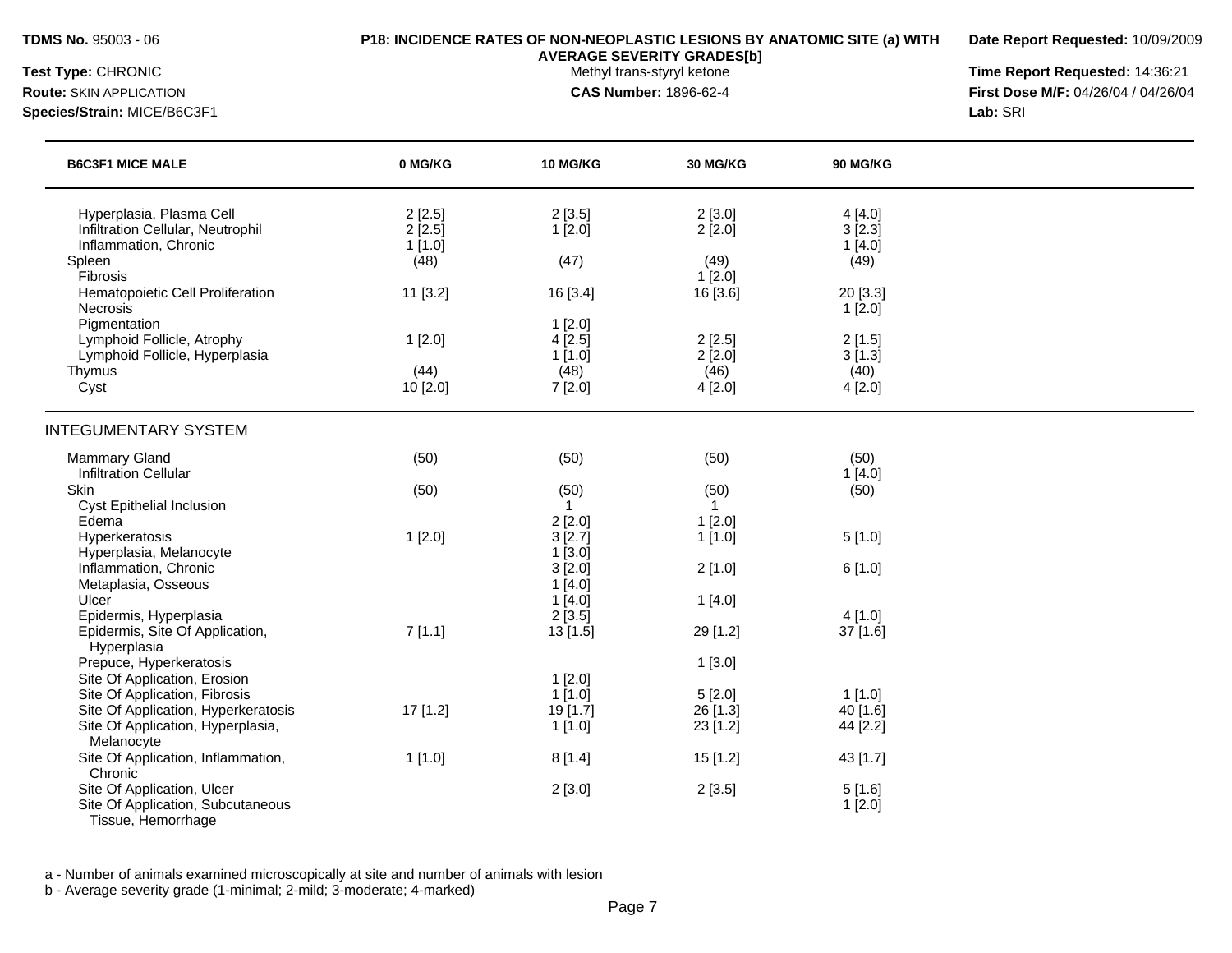| TDMS No. 95003 - 06<br><b>Test Type: CHRONIC</b><br><b>Route: SKIN APPLICATION</b><br>Species/Strain: MICE/B6C3F1                                                                                                                                 | P18: INCIDENCE RATES OF NON-NEOPLASTIC LESIONS BY ANATOMIC SITE (a) WITH      | Date Report Requested: 10/09/2009<br>Time Report Requested: 14:36:21<br>First Dose M/F: 04/26/04 / 04/26/04<br>Lab: SRI |                                                           |                                                                       |  |
|---------------------------------------------------------------------------------------------------------------------------------------------------------------------------------------------------------------------------------------------------|-------------------------------------------------------------------------------|-------------------------------------------------------------------------------------------------------------------------|-----------------------------------------------------------|-----------------------------------------------------------------------|--|
| <b>B6C3F1 MICE MALE</b>                                                                                                                                                                                                                           | 0 MG/KG                                                                       | 10 MG/KG                                                                                                                | <b>30 MG/KG</b>                                           | 90 MG/KG                                                              |  |
| Subcutaneous Tissue, Hemorrhage                                                                                                                                                                                                                   |                                                                               |                                                                                                                         |                                                           | 1[2.0]                                                                |  |
| MUSCULOSKELETAL SYSTEM                                                                                                                                                                                                                            |                                                                               |                                                                                                                         |                                                           |                                                                       |  |
| Bone<br>Osteopetrosis<br>Cranium, Osteopetrosis<br><b>Skeletal Muscle</b>                                                                                                                                                                         | (50)<br>2[2.0]<br>(1)                                                         | (49)<br>1[2.0]<br>(4)                                                                                                   | (50)<br>1 [3.0]<br>$2$ [ $2.0$ ]<br>(1)                   | (50)<br>(1)                                                           |  |
|                                                                                                                                                                                                                                                   |                                                                               |                                                                                                                         |                                                           |                                                                       |  |
| <b>NERVOUS SYSTEM</b><br><b>Brain</b><br>Compression<br>Congestion<br>Hemorrhage<br>Hyperplasia, Lymphoid<br>Infiltration Cellular, Histiocyte, Focal                                                                                             | (50)<br>1[2.0]<br>2[1.0]                                                      | (50)<br>5[1.0]<br>2[1.0]                                                                                                | (50)<br>4[1.3]                                            | (50)<br>1[2.0]<br>$1$ [2.0]<br>5[1.4]<br>$1$ [1.0]<br>$1$ [ $2.0$ ]   |  |
| <b>RESPIRATORY SYSTEM</b>                                                                                                                                                                                                                         |                                                                               |                                                                                                                         |                                                           |                                                                       |  |
| Lung<br>Congestion<br>Hemorrhage<br>Hyperplasia, Lymphoid<br>Infiltration Cellular, Histiocyte<br>Inflammation, Suppurative<br>Inflammation, Chronic<br>Metaplasia, Osseous<br>Necrosis                                                           | (50)<br>2[3.0]<br>2[1.5]<br>1[2.0]<br>8[2.5]<br>1[4.0]<br>$1$ [1.0]<br>1[4.0] | (50)<br>3[2.0]<br>6[1.8]<br>3[2.3]                                                                                      | (50)<br>1[1.0]<br>2[1.0]<br>8[1.9]<br>1[2.0]<br>$1$ [1.0] | (50)<br>2[2.0]<br>12[2.1]                                             |  |
| <b>Thrombosis</b><br>Alveolar Epithelium, Hyperplasia<br>Nose<br>Foreign Body<br>Inflammation, Suppurative<br>Inflammation, Chronic<br>Inflammation, Chronic Active<br>Respiratory Epithelium, Hyperplasia<br>Respiratory Epithelium, Metaplasia, | 5[1.0]<br>(50)<br>$\mathbf{1}$<br>1[2.0]<br>6[1.3]                            | $1$ [1.0]<br>6[1.8]<br>(50)<br>6[1.7]                                                                                   | 5[2.6]<br>(50)<br>5[2.0]<br>2[2.5]<br>1[2.0]              | 8[2.8]<br>(50)<br>3<br>2[1.5]<br>3[1.7]<br>$2$ [ $2.5$ ]<br>$1$ [1.0] |  |

a - Number of animals examined microscopically at site and number of animals with lesion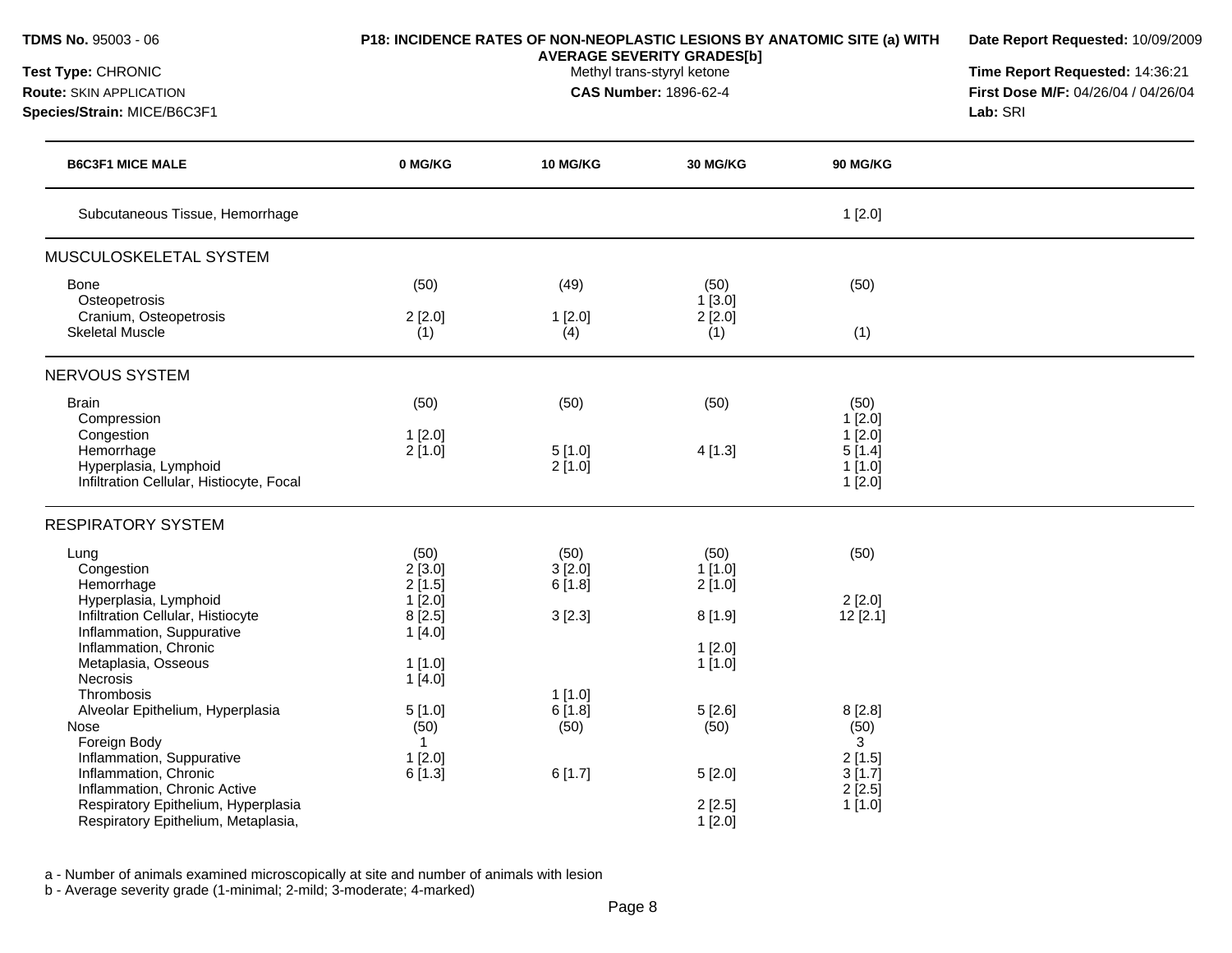| TDMS No. 95003 - 06<br>Test Type: CHRONIC<br><b>Route: SKIN APPLICATION</b><br>Species/Strain: MICE/B6C3F1 | P18: INCIDENCE RATES OF NON-NEOPLASTIC LESIONS BY ANATOMIC SITE (a) WITH | Date Report Requested: 10/09/2009<br>Time Report Requested: 14:36:21<br>First Dose M/F: 04/26/04 / 04/26/04<br>Lab: SRI |                       |                                         |  |
|------------------------------------------------------------------------------------------------------------|--------------------------------------------------------------------------|-------------------------------------------------------------------------------------------------------------------------|-----------------------|-----------------------------------------|--|
| <b>B6C3F1 MICE MALE</b>                                                                                    | 0 MG/KG                                                                  | <b>10 MG/KG</b>                                                                                                         | <b>30 MG/KG</b>       | 90 MG/KG                                |  |
| Squamous<br>Trachea<br>Inflammation, Chronic                                                               | (50)                                                                     | (50)                                                                                                                    | (50)<br>1[2.0]        | (50)                                    |  |
| SPECIAL SENSES SYSTEM                                                                                      |                                                                          |                                                                                                                         |                       |                                         |  |
| Eye<br>Atrophy<br>Fibrosis                                                                                 | (49)<br>1[4.0]                                                           | (48)                                                                                                                    | (48)                  | (45)<br>1[4.0]<br>$1$ [3.0]             |  |
| Inflammation, Chronic<br>Inflammation, Chronic Active<br>Cornea, Hyperplasia<br>Cornea, Necrosis           | 1[2.0]                                                                   | 1[2.0]<br>1[2.0]                                                                                                        | $1$ [2.0]<br>1[2.0]   | 1[4.0]<br>$4$ [2.8]<br>4[3.0]<br>1[3.0] |  |
| Retina, Vacuolization Cytoplasmic<br>Harderian Gland<br>Fibrosis                                           | (48)<br>1[2.0]                                                           | (50)                                                                                                                    | 1[2.0]<br>(50)        | (50)                                    |  |
| Hyperplasia<br>Hyperplasia, Focal<br>Inflammation, Chronic<br>Metaplasia, Osseous                          | 2[2.0]<br>$3$ [ $2.0$ ]                                                  | 1[4.0]<br>2[2.0]<br>3[2.0]                                                                                              | 1[1.0]                | 3[2.0]<br>$2$ [ $2.0$ ]<br>1[2.0]       |  |
| <b>URINARY SYSTEM</b>                                                                                      |                                                                          |                                                                                                                         |                       |                                         |  |
| Kidney<br><b>Casts Granular</b><br>Casts Protein                                                           | (48)                                                                     | (49)<br>2[2.0]<br>1[1.0]                                                                                                | (49)                  | (47)                                    |  |
| Cyst<br>Hyperplasia, Lymphoid<br>Hyperplasia, Oncocytic                                                    | 15 [2.0]<br>10[2.0]<br>$1$ [2.0]                                         | 13 [2.0]<br>18 [2.0]                                                                                                    | 7 [2.0]<br>$10$ [2.0] | 9[2.0]<br>18 [2.0]                      |  |
| Infarct<br>Inflammation, Suppurative<br>Inflammation, Chronic                                              | 2[2.5]<br>1[1.0]                                                         | 4[2.0]<br>1[2.0]                                                                                                        |                       | 2[2.0]                                  |  |
| Metaplasia, Osseous<br>Nephropathy<br>Capsule, Fibrosis<br>Capsule, Pigmentation                           | 6[1.8]<br>41 [2.0]                                                       | 8[1.8]<br>43 [2.0]                                                                                                      | 4 [1.8]<br>45 [1.8]   | 3[2.0]<br>45 [1.6]<br>1[2.0]<br>1[2.0]  |  |
| Papilla, Necrosis<br>Pelvis, Dilatation<br>Renal Tubule, Accumulation, Hyaline                             | 1[3.0]<br>1[2.0]                                                         | 3[2.0]<br>1[2.0]                                                                                                        |                       | $1$ [2.0]<br>$1$ [3.0]                  |  |

a - Number of animals examined microscopically at site and number of animals with lesion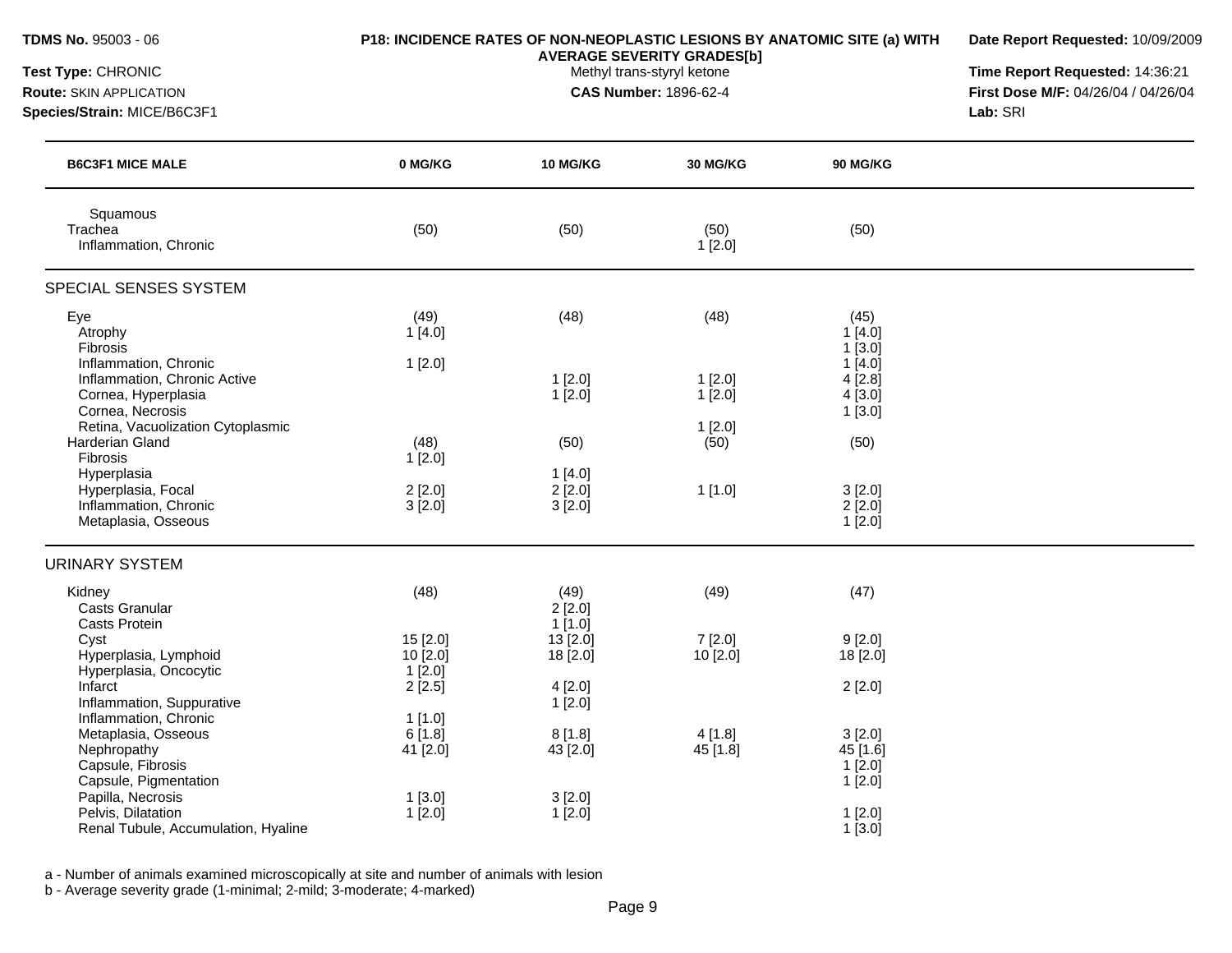**Date Report Requested:** 10/09/2009

**AVERAGE SEVERITY GRADES[b]**

**Test Type:** CHRONIC **The Report Requested:** 14:36:21 **Route:** SKIN APPLICATION **CAS Number:** 1896-62-4 **First Dose M/F:** 04/26/04 / 04/26/04

| $T_{MPA}$ $CUDONIO$ |  |  |
|---------------------|--|--|

**Species/Strain:** MICE/B6C3F1 **Lab:** SRI

| <b>B6C3F1 MICE MALE</b>              | 0 MG/KG | <b>10 MG/KG</b> | 30 MG/KG | 90 MG/KG |  |
|--------------------------------------|---------|-----------------|----------|----------|--|
| <b>Droplet</b>                       |         |                 |          |          |  |
| Renal Tubule, Dilatation, Focal      |         | 1[1.0]          |          | 1[2.0]   |  |
| Renal Tubule, Hyperplasia            | 2[1.0]  | 2[2.5]          | 2[1.0]   |          |  |
| Renal Tubule, Necrosis               |         |                 | 1[4.0]   | 1[1.0]   |  |
| Renal Tubule, Pigmentation           |         | 1[3.0]          |          | 1[1.0]   |  |
| Urethra                              | (1)     | (0)             | (0)      | (0)      |  |
| <b>Bulbourethral Gland, Necrosis</b> | 1[4.0]  |                 |          |          |  |
| <b>Urinary Bladder</b>               | (49)    | (48)            | (49)     | (48)     |  |
| Edema                                |         | 3[2.7]          |          |          |  |
| Hemorrhage                           | 1[2.0]  |                 |          |          |  |
| Hyperplasia, Lymphoid                | 1[2.0]  | 2[2.5]          | 1[2.0]   | 1[2.0]   |  |
| Necrosis                             | 1[2.0]  | 1[2.0]          |          |          |  |
|                                      |         |                 |          |          |  |

\*\*\* END OF MALE \*\*\*

a - Number of animals examined microscopically at site and number of animals with lesion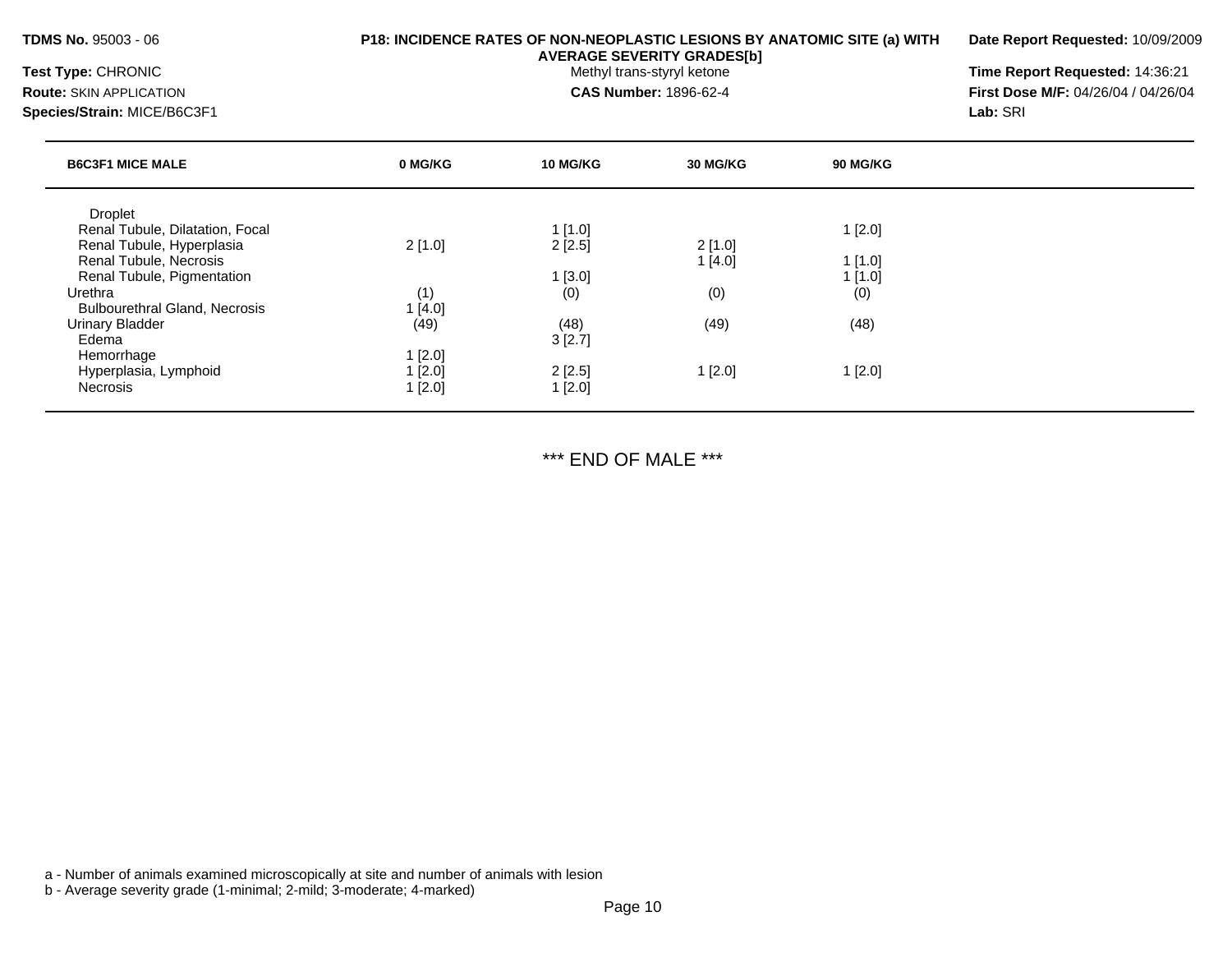**Date Report Requested:** 10/09/2009

**AVERAGE SEVERITY GRADES[b]**

**Test Type:** CHRONIC **The Report Requested:** 14:36:21 **Route:** SKIN APPLICATION **CAS Number:** 1896-62-4 **First Dose M/F:** 04/26/04 / 04/26/04 **Species/Strain:** MICE/B6C3F1 **Lab:** SRI

| <b>B6C3F1 MICE FEMALE</b>                | 0 MG/KG        | 10 MG/KG       | 30 MG/KG  | <b>90 MG/KG</b> |  |
|------------------------------------------|----------------|----------------|-----------|-----------------|--|
| <b>Disposition Summary</b>               |                |                |           |                 |  |
| <b>Animals Initially in Study</b>        | 50             | 50             | 50        | 50              |  |
| <b>Early Deaths</b>                      |                |                |           |                 |  |
| <b>Moribund Sacrifice</b>                | 6              | 6              | 10        | $\overline{7}$  |  |
| <b>Natural Death</b><br><b>Survivors</b> | $\overline{7}$ | 5              | 9         | 6               |  |
| <b>Terminal Sacrifice</b>                | 37             | 39             | 31        | 37              |  |
| <b>Animals Examined Microscopically</b>  | 50             | 50             | 50        | 50              |  |
|                                          |                |                |           |                 |  |
| <b>ALIMENTARY SYSTEM</b>                 |                |                |           |                 |  |
| Gallbladder                              | (44)           | (47)           | (40)      | (43)            |  |
| Intestine Large, Cecum                   | (47)           | (49)           | (45)      | (46)            |  |
| Edema                                    |                |                | 1[2.0]    |                 |  |
| Intestine Large, Colon                   | (44)           | (47)           | (42)      | (44)            |  |
| Edema                                    |                | 1[2.0]         | 2[1.5]    |                 |  |
| Inflammation, Acute                      |                | 1[1.0]         |           |                 |  |
| Intestine Large, Rectum                  | (45)           | (48)           | (43)      | (44)            |  |
| Intestine Small, Duodenum                | (43)           | (47)           | (43)      | (44)            |  |
| Hyperplasia                              |                | 1[2.0]         |           |                 |  |
| Ulcer                                    |                | 1[4.0]         |           |                 |  |
| Intestine Small, Ileum                   | (43)           | (45)           | (42)      | (45)            |  |
| <b>Dilatation</b>                        |                |                | 1[4.0]    |                 |  |
| Inflammation, Acute                      |                | 2[2.0]         | $1$ [2.0] |                 |  |
| Epithelium, Hyperplasia                  |                |                | 1[3.0]    |                 |  |
| Intestine Small, Jejunum                 | (43)           | (46)           | (42)      | (44)            |  |
| Necrosis                                 |                |                | 1[1.0]    |                 |  |
| Liver                                    | (50)           | (50)           | (50)      | (49)            |  |
| Angiectasis                              | 3[2.7]         | 3[2.0]         |           |                 |  |
| <b>Basophilic Focus</b>                  | $\overline{4}$ | $\overline{2}$ | 3         | $\overline{a}$  |  |
| <b>Bile Stasis</b>                       |                | 1[2.0]         | 1[3.0]    |                 |  |
| Clear Cell Focus                         | 6              | 3              | 5         | 4               |  |
| Congestion                               |                | 1[2.0]         |           |                 |  |
| <b>Eosinophilic Focus</b>                | 16             | 13             | 14        | 15              |  |
| Fatty Change                             | 1[3.0]         |                |           |                 |  |
| Hematopoietic Cell Proliferation         | 13 [1.2]       | 15[1.1]        | 6[1.0]    | 8[1.0]          |  |
| Hemorrhage                               | 2[3.0]         | 1[1.0]         | 1[2.0]    |                 |  |

a - Number of animals examined microscopically at site and number of animals with lesion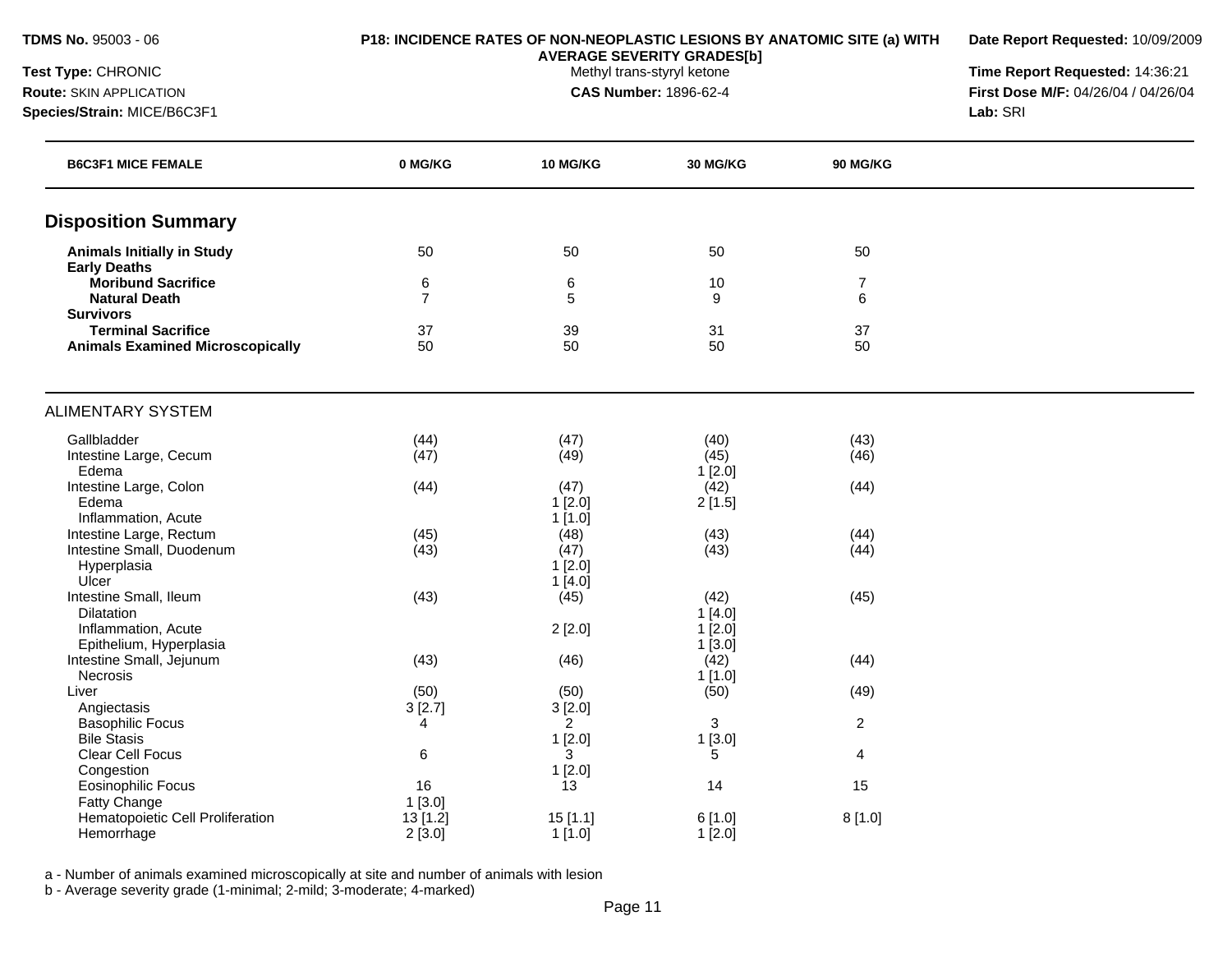**Date Report Requested:** 10/09/2009

**AVERAGE SEVERITY GRADES[b]**

**Test Type:** CHRONIC **The Report Requested:** 14:36:21 **Route:** SKIN APPLICATION **CAS Number:** 1896-62-4 **First Dose M/F:** 04/26/04 / 04/26/04 **Species/Strain:** MICE/B6C3F1 **Lab:** SRI

| <b>B6C3F1 MICE FEMALE</b>             | 0 MG/KG  | <b>10 MG/KG</b>  | <b>30 MG/KG</b>  | <b>90 MG/KG</b> |  |
|---------------------------------------|----------|------------------|------------------|-----------------|--|
| Hyperplasia, Lymphoid<br>Infarct      | 2[2.0]   | 5[2.0]<br>1[4.0] | 1[2.0]<br>1[3.0] | 6[2.0]          |  |
| Inflammation, Chronic                 | 1[3.0]   |                  |                  |                 |  |
| Karyomegaly                           |          |                  | 1[2.0]           |                 |  |
| <b>Mixed Cell Focus</b>               | -1       | $\sqrt{2}$       | $\overline{2}$   |                 |  |
| Necrosis, Focal                       | 6[2.0]   | 10 [2.2]         | 10 [1.9]         | 5[1.6]          |  |
| Vacuolization Cytoplasmic             |          | 2[2.0]           |                  |                 |  |
| Centrilobular, Necrosis               | 1[2.0]   | 1[4.0]           |                  |                 |  |
| Hepatocyte, Hypertrophy               |          |                  | 5[1.6]           |                 |  |
| Hepatocyte, Vacuolization Cytoplasmic | 1[2.0]   | 2[2.5]           |                  | 1[3.0]          |  |
| Kupffer Cell, Pigmentation            | 2[2.0]   | 2[2.0]           | 2[1.5]           |                 |  |
| Mesentery                             | (16)     | (22)             | (17)             | (13)            |  |
| Congestion                            | 1[2.0]   |                  |                  |                 |  |
| Fibrosis                              | 1[2.0]   |                  |                  |                 |  |
| Hemorrhage                            |          | $1$ [2.0]        |                  | $1$ [2.0]       |  |
| Fat, Necrosis                         | 15 [2.1] | 21 [2.0]         | 17 [1.8]         | 11 [1.9]        |  |
| Pancreas                              | (50)     | (50)             | (49)             | (47)            |  |
| Atrophy                               | 2[2.5]   | 4[2.8]           | 1[1.0]           | 3[4.0]          |  |
| Cyst                                  |          | 2[2.0]           | 2[2.0]           | 3[2.0]          |  |
| Fibrosis                              |          |                  | 1[1.0]           |                 |  |
| Hyperplasia, Lymphoid                 | 1[2.0]   |                  | 2[2.0]           | 1[2.0]          |  |
| Inflammation, Granulomatous, Chronic  |          |                  | 1[4.0]           |                 |  |
| Active                                |          |                  |                  |                 |  |
| Inflammation, Focal, Chronic          |          | 1[3.0]           |                  |                 |  |
| Metaplasia, Hepatocyte                |          |                  | $1$ [1.0]        |                 |  |
| Mineralization                        |          |                  | 1[2.0]           |                 |  |
| Necrosis                              |          | 1[2.0]           |                  |                 |  |
| Acinus, Hyperplasia, Focal            | 1[2.0]   |                  |                  | 1[2.0]          |  |
| <b>Salivary Glands</b>                | (50)     | (50)             | (50)             | (50)            |  |
| Atrophy                               | 1[1.0]   |                  | 1[3.0]           |                 |  |
| Hyperplasia, Lymphoid                 | 20 [2.0] | 14 [2.0]         | 12[2.1]          | 23 [2.0]        |  |
| Mineralization                        | 3[1.0]   | 1[1.0]           |                  |                 |  |
| Stomach, Forestomach                  | (50)     | (50)             | (50)             | (50)            |  |
| Edema                                 |          | 1[1.0]           | 1[4.0]           |                 |  |
| Erosion                               | 2[1.0]   | $1$ [1.0]        |                  |                 |  |
| Inflammation, Chronic                 | 1[2.0]   | 1[2.0]           | 2[1.5]           |                 |  |
| Ulcer                                 | 2[1.5]   | 2[2.5]           | 4[2.3]           | 5[1.8]          |  |
| Epithelium, Hyperplasia               | 6[2.0]   | 7[2.0]           | 10 [2.4]         | 4[2.3]          |  |
| Stomach, Glandular                    | (48)     | (48)             | (48)             | (46)            |  |
| Cyst                                  | 5[2.0]   | 3[2.0]           | 8[2.0]           | 4[2.0]          |  |
|                                       |          |                  |                  |                 |  |

a - Number of animals examined microscopically at site and number of animals with lesion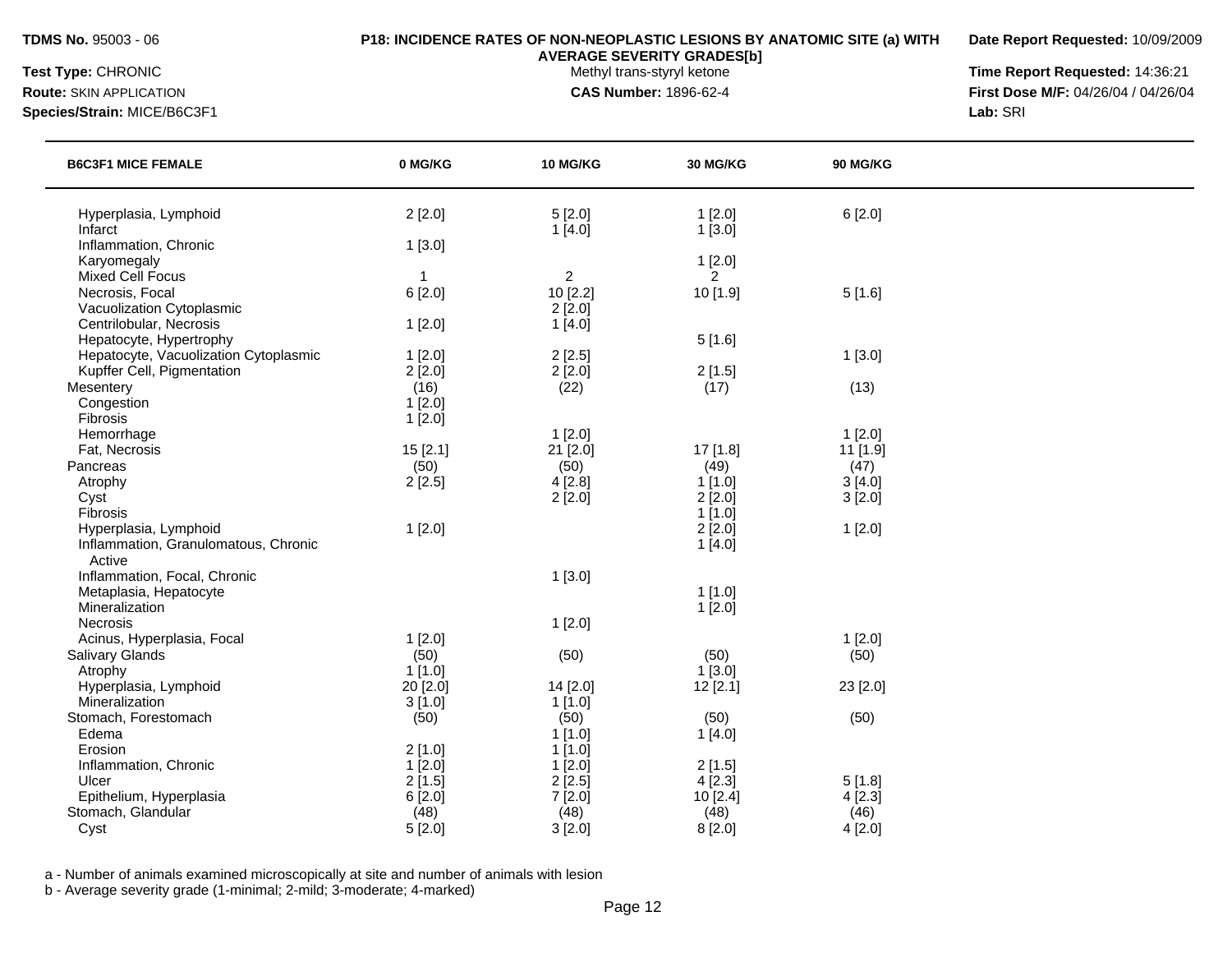**Date Report Requested:** 10/09/2009

**AVERAGE SEVERITY GRADES[b]**

**Test Type:** CHRONIC **The Report Requested:** 14:36:21 **Route:** SKIN APPLICATION **CAS Number:** 1896-62-4 **First Dose M/F:** 04/26/04 / 04/26/04 **Species/Strain:** MICE/B6C3F1 **Lab:** SRI

| <b>B6C3F1 MICE FEMALE</b>                                                                                                                                                                                           | 0 MG/KG                                                          | <b>10 MG/KG</b>                                                  | 30 MG/KG                                                                      | <b>90 MG/KG</b>                                                     |  |
|---------------------------------------------------------------------------------------------------------------------------------------------------------------------------------------------------------------------|------------------------------------------------------------------|------------------------------------------------------------------|-------------------------------------------------------------------------------|---------------------------------------------------------------------|--|
| Edema<br>Erosion<br>Foreign Body<br>Inflammation, Acute                                                                                                                                                             |                                                                  | 3[1.3]                                                           | 1[3.0]<br>1[1.0]                                                              | 1[2.0]<br>1[1.0]<br>1[1.0]                                          |  |
| Mineralization<br>Ulcer<br>Epithelium, Hyperplasia                                                                                                                                                                  | 1[1.0]<br>1[2.0]<br>1[2.0]                                       | 1[1.0]                                                           | 1[1.0]<br>1[3.0]<br>1[2.0]                                                    | 2[1.5]                                                              |  |
| CARDIOVASCULAR SYSTEM                                                                                                                                                                                               |                                                                  |                                                                  |                                                                               |                                                                     |  |
| Heart<br>Cardiomyopathy<br>Mineralization                                                                                                                                                                           | (50)<br>8[1.0]<br>1[1.0]                                         | (50)<br>12 [1.2]<br>1[1.0]                                       | (50)<br>10[1.1]<br>3[1.3]                                                     | (50)<br>9[1.3]                                                      |  |
| <b>ENDOCRINE SYSTEM</b>                                                                                                                                                                                             |                                                                  |                                                                  |                                                                               |                                                                     |  |
| <b>Adrenal Cortex</b><br><b>Accessory Adrenal Cortical Nodule</b><br>Degeneration, Fatty<br>Hematopoietic Cell Proliferation<br>Hyperplasia, Focal<br>Hypertrophy, Focal<br>Capsule, Hyperplasia<br>Adrenal Medulla | (50)<br>6[1.3]<br>3[3.3]<br>2[1.5]<br>1[2.0]<br>48 [2.3]<br>(50) | (49)<br>2[2.0]<br>2[2.5]<br>2[1.0]<br>2[2.5]<br>47 [2.2]<br>(49) | (50)<br>4[1.3]<br>1[2.0]<br>2[2.5]<br>1[1.0]<br>$1$ [1.0]<br>49 [2.2]<br>(50) | (50)<br>1[1.0]<br>$1$ [1.0]<br>2[1.5]<br>4[2.0]<br>50 [2.1]<br>(50) |  |
| Hyperplasia<br>Islets, Pancreatic<br>Angiectasis                                                                                                                                                                    | 2[1.5]<br>(50)                                                   | 4[2.3]<br>(50)                                                   | 2[2.0]<br>(49)                                                                | 3[1.7]<br>(47)<br>1[3.0]                                            |  |
| Hyperplasia<br>Parathyroid Gland<br>Inflammation, Chronic                                                                                                                                                           | 4[1.0]<br>(46)                                                   | 2[1.5]<br>(48)                                                   | 4[1.3]<br>(46)                                                                | 5[1.2]<br>(46)<br>1[2.0]                                            |  |
| <b>Pituitary Gland</b><br>Pars Distalis, Angiectasis<br>Pars Distalis, Cyst                                                                                                                                         | (47)<br>1[2.0]                                                   | (49)<br>2[2.0]                                                   | (50)<br>2[3.0]<br>3[2.0]                                                      | (46)<br>1[3.0]<br>1[2.0]                                            |  |
| Pars Distalis, Hyperplasia<br>Pars Distalis, Hyperplasia, Focal<br>Pars Intermedia, Cyst                                                                                                                            | 3[4.0]<br>6[2.7]<br>1[2.0]                                       | 1[4.0]<br>6[2.3]                                                 | 12[2.1]                                                                       | 5[1.6]                                                              |  |
| Pars Intermedia, Hyperplasia, Focal<br>Pars Intermedia, Hypertrophy<br><b>Thyroid Gland</b>                                                                                                                         | 1[2.0]<br>(49)                                                   | (50)                                                             | 1[1.0]<br>(49)                                                                | 1[2.0]<br>(47)                                                      |  |

a - Number of animals examined microscopically at site and number of animals with lesion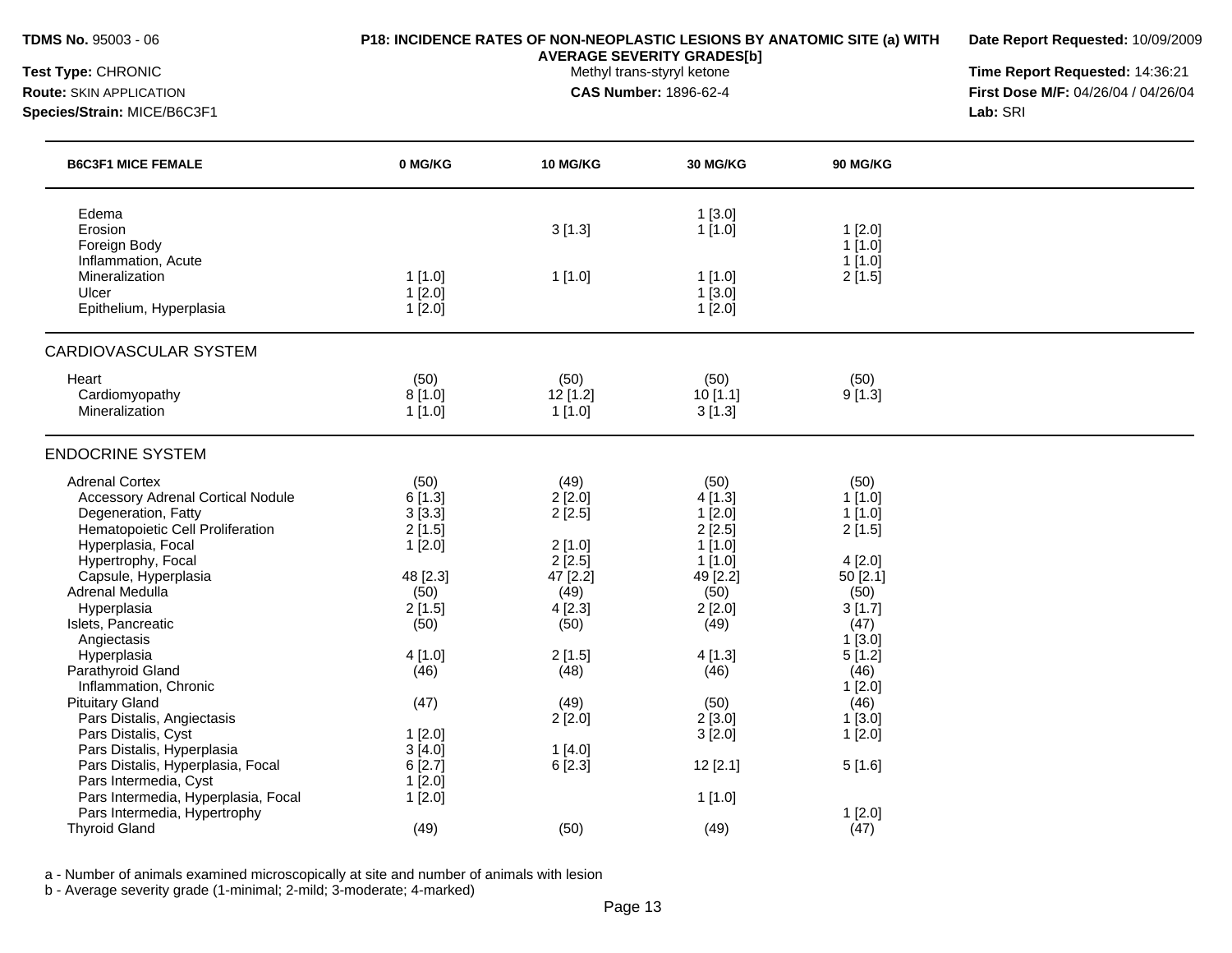**Date Report Requested:** 10/09/2009

**AVERAGE SEVERITY GRADES[b]**

**Test Type:** CHRONIC **The Report Requested:** 14:36:21 **Route:** SKIN APPLICATION **CAS Number:** 1896-62-4 **First Dose M/F:** 04/26/04 / 04/26/04 **Species/Strain:** MICE/B6C3F1 **Lab:** SRI

| <b>B6C3F1 MICE FEMALE</b>                                  | 0 MG/KG   | <b>10 MG/KG</b> | <b>30 MG/KG</b>   | <b>90 MG/KG</b> |  |
|------------------------------------------------------------|-----------|-----------------|-------------------|-----------------|--|
| Infiltration Cellular, Lymphocyte<br>Inflammation, Acute   | 1[2.0]    |                 |                   | 1[2.0]          |  |
| Inflammation, Chronic                                      |           | 1[1.0]          | 1[2.0]            |                 |  |
| Ultimobranchial Cyst                                       |           |                 |                   | 1[2.0]          |  |
| Bilateral, Follicular Cell, Hyperplasia,<br><b>Diffuse</b> |           | 1[3.0]          |                   |                 |  |
| Follicle, Degeneration, Focal                              | 30 [1.7]  | 31 [2.2]        | $35$ [1.9]        | 31 [1.9]        |  |
| Follicular Cell, Hyperplasia                               |           | 1[1.0]          | 1[3.0]            | 2[1.5]          |  |
| Follicular Cell, Hyperplasia, Focal                        | 2[2.0]    | 2[2.5]          | 2[1.5]            |                 |  |
| <b>GENERAL BODY SYSTEM</b>                                 |           |                 |                   |                 |  |
| <b>Tissue NOS</b>                                          | (3)       | (2)             | (4)               | (0)             |  |
| Fibrosis                                                   | 1[3.0]    |                 |                   |                 |  |
| Abdominal, Fat, Inflammation, Chronic<br>Active            |           |                 | 1[2.0]            |                 |  |
| <b>GENITAL SYSTEM</b>                                      |           |                 |                   |                 |  |
| <b>Clitoral Gland</b>                                      | (48)      | (49)            | (50)              | (46)            |  |
| Inflammation, Chronic                                      | 2[3.0]    | 1[3.0]          |                   | 1[3.0]          |  |
| Ovary                                                      | (49)      | (50)            | (48)              | (50)            |  |
| Angiectasis                                                | 1[2.0]    | 1[3.0]          |                   | 1[3.0]          |  |
| Cyst                                                       | $9$ [2.0] | 17 [2.0]        | 6[2.0]            | 10 [2.0]        |  |
| Hemorrhage<br>Inflammation, Chronic                        | 9[2.7]    | 15[2.1]         | 17[2.1]<br>1[4.0] | 18 [2.0]        |  |
| Mineralization                                             |           |                 | $1$ [2.0]         |                 |  |
| Thrombosis                                                 | 1[3.0]    | 2[4.0]          | 5[3.2]            | 3[3.3]          |  |
| Interstitial Cell, Hyperplasia                             | 3[2.3]    |                 | $1$ [3.0]         |                 |  |
| <b>Uterus</b>                                              | (50)      | (50)            | (49)              | (50)            |  |
| Angiectasis                                                | 1[2.0]    | 1[2.0]          |                   |                 |  |
| Hemorrhage                                                 | 1[4.0]    |                 | 1[3.0]            | 1[4.0]          |  |
| Hyperplasia, Cystic                                        | 49 [3.4]  | 46 [3.2]        | 43 [3.2]          | 47 [3.1]        |  |
| Hyperplasia, Histiocytic                                   |           |                 |                   | 1[4.0]          |  |
| Metaplasia, Osseous                                        |           |                 |                   | 1[1.0]          |  |
| Pigmentation                                               |           | 1[3.0]          |                   |                 |  |
| Myometrium, Hypertrophy                                    |           |                 | 1[3.0]            |                 |  |
| Vagina                                                     | (1)       | (2)             | (1)               | (0)             |  |
| Hyperplasia, Squamous                                      |           | 1[3.0]          |                   |                 |  |

a - Number of animals examined microscopically at site and number of animals with lesion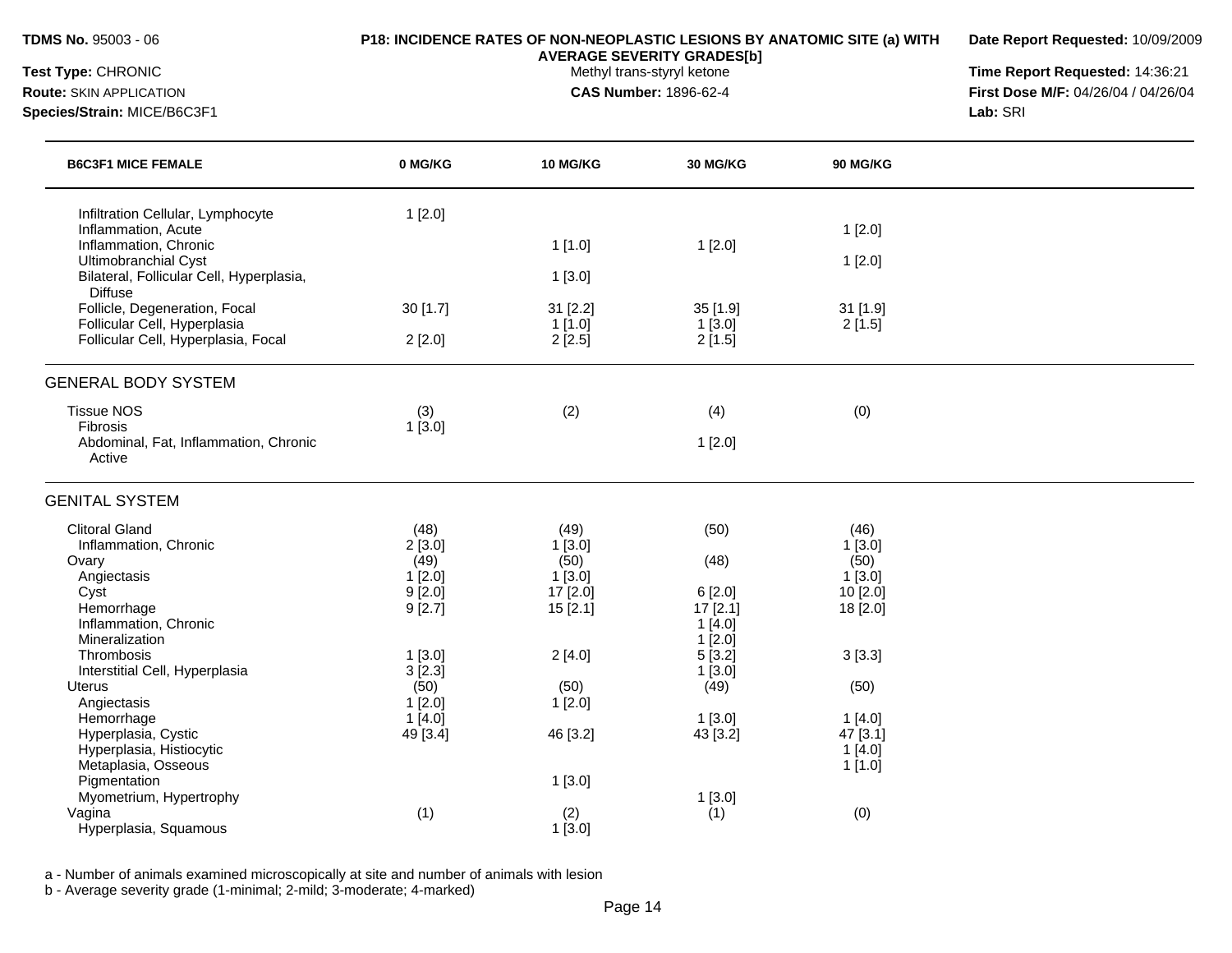| <b>TDMS No. 95003 - 06</b>                                                                                                                                            |                            |                                                            | <b>AVERAGE SEVERITY GRADES[b]</b>                                                  | P18: INCIDENCE RATES OF NON-NEOPLASTIC LESIONS BY ANATOMIC SITE (a) WITH | Date Report Requested: 10/09/2009 |
|-----------------------------------------------------------------------------------------------------------------------------------------------------------------------|----------------------------|------------------------------------------------------------|------------------------------------------------------------------------------------|--------------------------------------------------------------------------|-----------------------------------|
| Test Type: CHRONIC<br><b>Route: SKIN APPLICATION</b><br>Species/Strain: MICE/B6C3F1                                                                                   |                            | Methyl trans-styryl ketone<br><b>CAS Number: 1896-62-4</b> | Time Report Requested: 14:36:21<br>First Dose M/F: 04/26/04 / 04/26/04<br>Lab: SRI |                                                                          |                                   |
| <b>B6C3F1 MICE FEMALE</b>                                                                                                                                             | 0 MG/KG                    | 10 MG/KG                                                   | 30 MG/KG                                                                           | <b>90 MG/KG</b>                                                          |                                   |
| Inflammation, Chronic<br><b>Necrosis</b>                                                                                                                              |                            | 1[4.0]<br>1[4.0]                                           |                                                                                    |                                                                          |                                   |
| <b>HEMATOPOIETIC SYSTEM</b>                                                                                                                                           |                            |                                                            |                                                                                    |                                                                          |                                   |
| <b>Bone Marrow</b><br>Angiectasis<br>Hyperplasia, Megakaryocyte<br>Infiltration Cellular, Histiocyte                                                                  | (50)                       | (50)                                                       | (50)<br>$1$ [3.0]                                                                  | (50)<br>$1$ [2.0]<br>1[3.0]                                              |                                   |
| Myelofibrosis<br>Myeloid Cell, Hyperplasia                                                                                                                            | 1[2.0]                     |                                                            | 1[2.0]<br>$1$ [3.0]                                                                | 1[2.0]<br>$1$ [2.0]                                                      |                                   |
| Lymph Node<br>Ectasia<br>Fibrosis                                                                                                                                     | (13)<br>2[2.5]             | (11)<br>3[3.7]                                             | (15)<br>6[3.8]                                                                     | (14)<br>3[3.7]<br>1[2.0]                                                 |                                   |
| Hematopoietic Cell Proliferation<br>Hemorrhage<br>Hyperplasia, Lymphoid                                                                                               | 1[3.0]                     | 1[4.0]<br>3[3.7]                                           | 4[2.8]                                                                             | 2[3.5]<br>1[4.0]                                                         |                                   |
| Bronchial, Hyperplasia, Lymphoid<br>Iliac, Ectasia<br>Iliac, Hemorrhage<br>Iliac, Hyperplasia, Lymphoid<br>Iliac, Infiltration Cellular, Histiocyte<br>Renal, Ectasia | 2[2.5]<br>1[2.0]           | 1[2.0]                                                     | 2[2.0]<br>1[3.0]<br>$1$ [2.0]<br>1[4.0]<br>$1$ [2.0]                               | 1[4.0]<br>1[4.0]<br>$1$ [2.0]                                            |                                   |
| Renal, Hyperplasia, Lymphoid<br>Renal, Infiltration Cellular, Histiocyte<br>Lymph Node, Mandibular                                                                    | 1[2.0]<br>(50)             | (48)                                                       | $1$ [2.0]<br>1[4.0]<br>(46)                                                        | (50)                                                                     |                                   |
| Atrophy<br>Ectasia<br>Hemorrhage                                                                                                                                      | 2[2.5]                     | 1[2.0]<br>2[1.0]                                           |                                                                                    | 4[2.5]<br>1[2.0]                                                         |                                   |
| Hyperplasia, Histiocytic<br>Hyperplasia, Lymphoid<br>Lymph Node, Mesenteric<br>Atrophy<br>Ectasia                                                                     | 11 [1.9]<br>(47)<br>5[2.2] | 7[1.9]<br>(49)<br>3[1.7]                                   | $1$ [3.0]<br>4[2.5]<br>(45)<br>2[2.0]<br>1[3.0]                                    | 2[2.0]<br>(48)<br>6[2.2]                                                 |                                   |
| Hematopoietic Cell Proliferation<br>Hemorrhage<br>Hyperplasia, Lymphoid<br>Hyperplasia, Plasma Cell<br>Infiltration Cellular, Neutrophil                              | 1[4.0]<br>1[2.0]<br>1[1.0] | 2[2.0]<br>1[3.0]<br>$1$ [3.0]<br>1[2.0]                    | 1[2.0]                                                                             | 1[2.0]                                                                   |                                   |

a - Number of animals examined microscopically at site and number of animals with lesion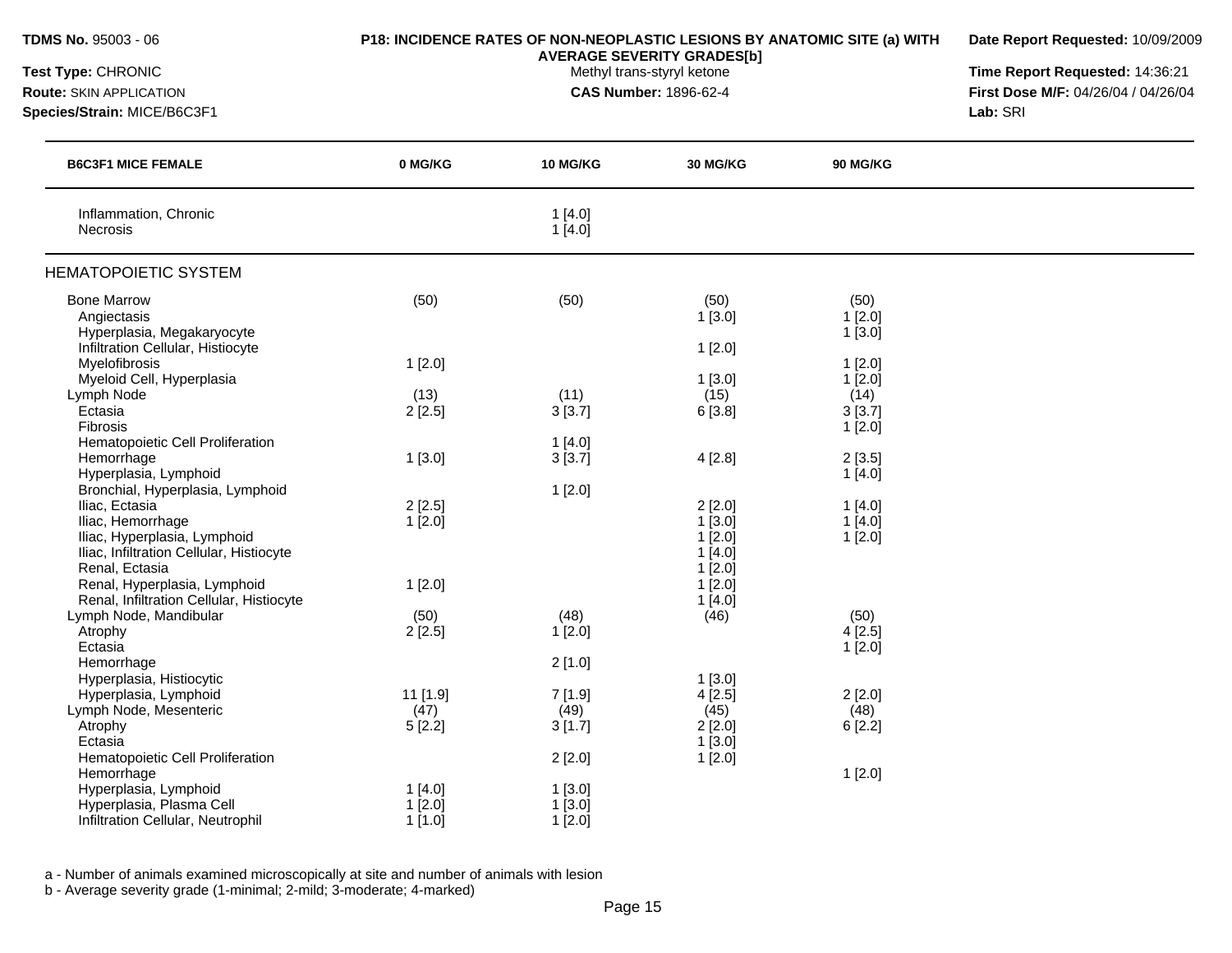**Date Report Requested:** 10/09/2009

**AVERAGE SEVERITY GRADES[b]**

**Test Type:** CHRONIC **The Report Requested:** 14:36:21 **Route:** SKIN APPLICATION **CAS Number:** 1896-62-4 **First Dose M/F:** 04/26/04 / 04/26/04 **Species/Strain:** MICE/B6C3F1 **Lab:** SRI

| (50)<br>(48)<br>(48)<br>Spleen<br>(49)<br>1[4.0]<br>Angiectasis<br>Hematopoietic Cell Proliferation<br>27 [2.9]<br>28 [2.9]<br>31 [3.2]<br>26 [2.8]<br>$1$ [3.0]<br>$1$ [1.0]<br>Hyperplasia, Lymphoid<br>3[2.3]<br>8[1.4]<br>5[2.2]<br>9[1.6]<br>Pigmentation<br>2[3.0]<br>Lymphoid Follicle, Atrophy<br>1[4.0]<br>$1$ [1.0]<br>Lymphoid Follicle, Hyperplasia<br>26 [1.5]<br>20 [1.9]<br>23 [1.6]<br>19 [1.8]<br>(50)<br>(46)<br>(46)<br>(48)<br>Thymus<br>Cyst<br>2[2.0]<br>1[2.0]<br>4[2.0]<br>4[2.0] | <b>B6C3F1 MICE FEMALE</b> |
|-----------------------------------------------------------------------------------------------------------------------------------------------------------------------------------------------------------------------------------------------------------------------------------------------------------------------------------------------------------------------------------------------------------------------------------------------------------------------------------------------------------|---------------------------|
|                                                                                                                                                                                                                                                                                                                                                                                                                                                                                                           |                           |
|                                                                                                                                                                                                                                                                                                                                                                                                                                                                                                           |                           |
|                                                                                                                                                                                                                                                                                                                                                                                                                                                                                                           |                           |
|                                                                                                                                                                                                                                                                                                                                                                                                                                                                                                           |                           |
|                                                                                                                                                                                                                                                                                                                                                                                                                                                                                                           |                           |
|                                                                                                                                                                                                                                                                                                                                                                                                                                                                                                           |                           |
|                                                                                                                                                                                                                                                                                                                                                                                                                                                                                                           |                           |
|                                                                                                                                                                                                                                                                                                                                                                                                                                                                                                           |                           |
| Hemorrhage<br>6[2.3]<br>7[2.0]<br>$10$ [1.6]<br>9[1.4]                                                                                                                                                                                                                                                                                                                                                                                                                                                    |                           |
| $1$ [3.0]<br>Hyperplasia, Lymphoid<br>1[3.0]                                                                                                                                                                                                                                                                                                                                                                                                                                                              |                           |
|                                                                                                                                                                                                                                                                                                                                                                                                                                                                                                           |                           |
| <b>INTEGUMENTARY SYSTEM</b>                                                                                                                                                                                                                                                                                                                                                                                                                                                                               |                           |
| (50)<br>Mammary Gland<br>(50)<br>(50)<br>(50)                                                                                                                                                                                                                                                                                                                                                                                                                                                             |                           |
| Hyperplasia<br>4[1.5]<br>3[2.0]<br>4[1.3]<br>4[2.5]                                                                                                                                                                                                                                                                                                                                                                                                                                                       |                           |
| Infiltration Cellular, Lymphocyte<br>1[2.0]                                                                                                                                                                                                                                                                                                                                                                                                                                                               |                           |
| Inflammation, Chronic<br>1[2.0]                                                                                                                                                                                                                                                                                                                                                                                                                                                                           |                           |
| Pigmentation<br>1[2.0]                                                                                                                                                                                                                                                                                                                                                                                                                                                                                    |                           |
| Skin<br>(50)<br>(50)<br>(50)<br>(50)                                                                                                                                                                                                                                                                                                                                                                                                                                                                      |                           |
| Edema<br>1[2.0]<br>3[2.7]<br>2[4.0]<br>1[2.0]                                                                                                                                                                                                                                                                                                                                                                                                                                                             |                           |
| 1[3.0]<br>1[4.0]<br>Hemorrhage                                                                                                                                                                                                                                                                                                                                                                                                                                                                            |                           |
| 3[2.7]<br>Hyperkeratosis<br>4[1.3]<br>3[1.0]<br>12 [1.4]                                                                                                                                                                                                                                                                                                                                                                                                                                                  |                           |
| Hyperplasia, Melanocyte<br>1[3.0]<br>2[1.5]<br>3[1.3]                                                                                                                                                                                                                                                                                                                                                                                                                                                     |                           |
| Inflammation, Acute<br>2[2.5]                                                                                                                                                                                                                                                                                                                                                                                                                                                                             |                           |
| Inflammation, Chronic<br>7[1.0]<br>18 [1.2]<br>$1$ [1.0]<br>4[1.3]                                                                                                                                                                                                                                                                                                                                                                                                                                        |                           |
| 1[3.0]<br>Inflammation, Chronic Active                                                                                                                                                                                                                                                                                                                                                                                                                                                                    |                           |
| $1$ [3.0]<br>Ulcer                                                                                                                                                                                                                                                                                                                                                                                                                                                                                        |                           |
| Epidermis, Hyperplasia<br>2[3.0]<br>2[1.0]<br>9[1.2]<br>2[1.5]                                                                                                                                                                                                                                                                                                                                                                                                                                            |                           |
| 7[1.3]<br>11 [1.0]<br>31 [1.5]<br>33 [1.7]<br>Epidermis, Site Of Application,                                                                                                                                                                                                                                                                                                                                                                                                                             |                           |
| Hyperplasia                                                                                                                                                                                                                                                                                                                                                                                                                                                                                               |                           |
| Site Of Application, Erosion<br>1[2.0]<br>1[2.0]<br>1[3.0]                                                                                                                                                                                                                                                                                                                                                                                                                                                |                           |
| 1[2.0]<br>Site Of Application, Hemorrhage                                                                                                                                                                                                                                                                                                                                                                                                                                                                 |                           |
| Site Of Application, Hyperkeratosis<br>9[1.4]<br>37 [1.6]<br>16 [1.4]<br>36 [1.7]                                                                                                                                                                                                                                                                                                                                                                                                                         |                           |
| Site Of Application, Hyperplasia<br>1[3.0]                                                                                                                                                                                                                                                                                                                                                                                                                                                                |                           |
| Site Of Application, Hyperplasia,<br>36 [2.1]<br>3[1.0]<br>3[1.0]<br>$33$ [1.2]<br>Melanocyte                                                                                                                                                                                                                                                                                                                                                                                                             |                           |
| Site Of Application, Inflammation, Acute<br>1[2.0]                                                                                                                                                                                                                                                                                                                                                                                                                                                        |                           |
| Site Of Application, Inflammation,<br>7[1.3]<br>$11$ [1.3]<br>33[1.5]<br>38 [1.6]                                                                                                                                                                                                                                                                                                                                                                                                                         |                           |

a - Number of animals examined microscopically at site and number of animals with lesion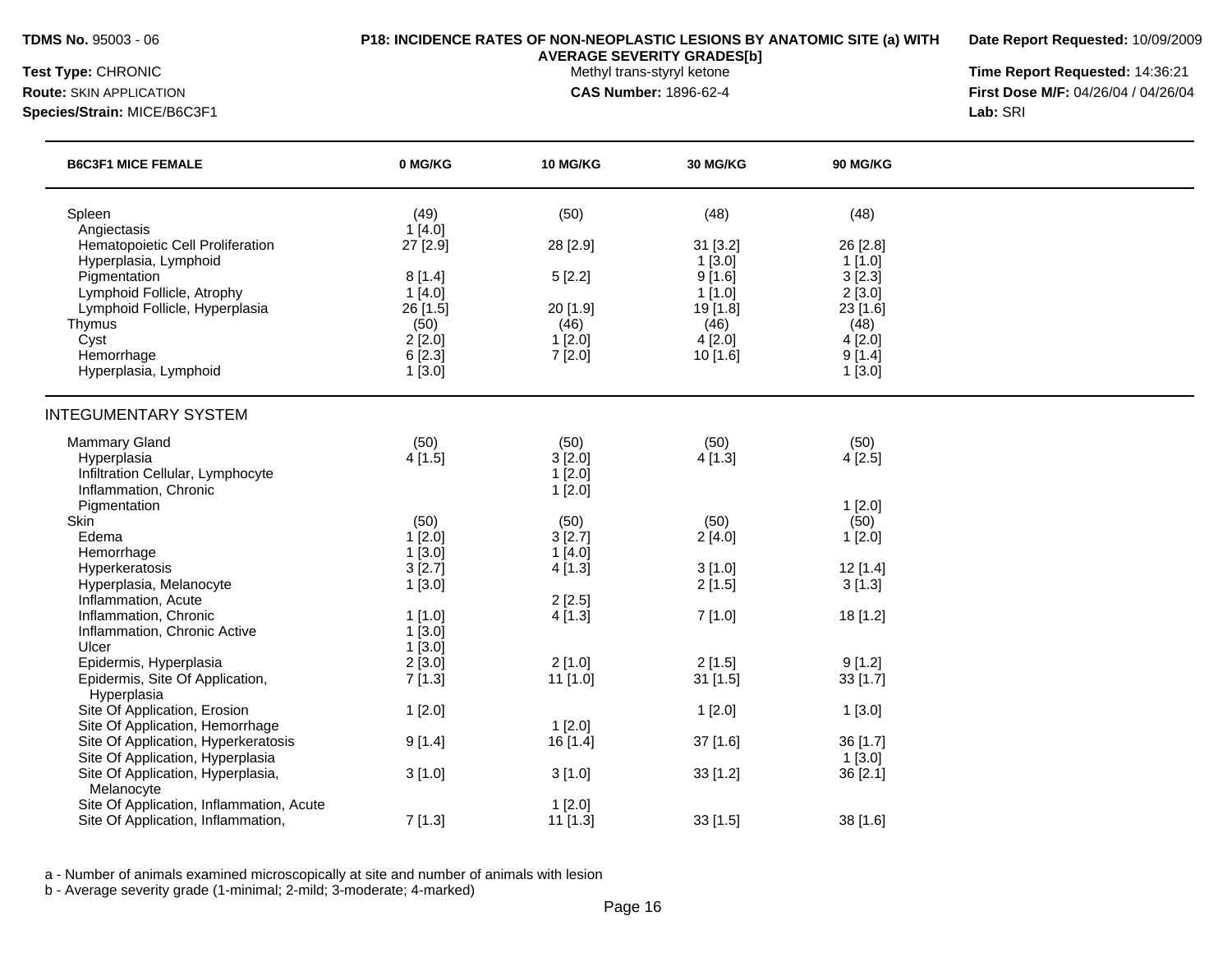| <b>TDMS No. 95003 - 06</b>                                                                                                                                 | P18: INCIDENCE RATES OF NON-NEOPLASTIC LESIONS BY ANATOMIC SITE (a) WITH | Date Report Requested: 10/09/2009                                                  |                                             |                                                                    |  |
|------------------------------------------------------------------------------------------------------------------------------------------------------------|--------------------------------------------------------------------------|------------------------------------------------------------------------------------|---------------------------------------------|--------------------------------------------------------------------|--|
| Test Type: CHRONIC<br><b>Route: SKIN APPLICATION</b><br>Species/Strain: MICE/B6C3F1                                                                        |                                                                          | Time Report Requested: 14:36:21<br>First Dose M/F: 04/26/04 / 04/26/04<br>Lab: SRI |                                             |                                                                    |  |
| <b>B6C3F1 MICE FEMALE</b>                                                                                                                                  | 0 MG/KG                                                                  | 10 MG/KG                                                                           | 30 MG/KG                                    | <b>90 MG/KG</b>                                                    |  |
| Chronic<br>Site Of Application, Ulcer<br>Site Of Application, Subcutaneous<br>Tissue, Metaplasia, Osseous                                                  |                                                                          |                                                                                    | 2[2.5]                                      | 4[3.3]<br>1[2.0]                                                   |  |
| Subcutaneous Tissue, Hemorrhage<br>Subcutaneous Tissue, Necrosis                                                                                           |                                                                          |                                                                                    | $1$ [2.0]<br>1[2.0]                         |                                                                    |  |
| MUSCULOSKELETAL SYSTEM                                                                                                                                     |                                                                          |                                                                                    |                                             |                                                                    |  |
| Bone<br>Cranium, Fibrosis<br>Cranium, Osteopetrosis<br>Femur, Fibro-Osseous Lesion<br>Femur, Hyperostosis<br>Vertebra, Arthrosis<br><b>Skeletal Muscle</b> | (49)<br>2[1.5]<br>12 [1.9]<br>(3)                                        | (50)<br>1 [3.0]<br>1[1.0]<br>7[1.3]<br>5[1.8]<br>(2)                               | (50)<br>1[2.0]<br>12 [1.9]<br>1[2.0]<br>(2) | (50)<br>$1$ [3.0]<br>2[1.0]<br>10 [1.2]<br>6[1.7]<br>1[3.0]<br>(3) |  |
| Degeneration<br>Inflammation, Chronic                                                                                                                      | 1[1.0]                                                                   | 1[1.0]                                                                             |                                             |                                                                    |  |
| NERVOUS SYSTEM                                                                                                                                             |                                                                          |                                                                                    |                                             |                                                                    |  |
| <b>Brain</b><br>Compression<br>Gliosis                                                                                                                     | (50)                                                                     | (50)<br>3[3.3]                                                                     | (50)<br>2[3.5]                              | (50)<br>3[2.7]<br>1[1.0]                                           |  |
| Hemorrhage<br>Hyperplasia, Lymphoid<br>Infiltration Cellular, Lipocyte<br>Inflammation, Acute                                                              | 4 [1.3]<br>3[1.7]                                                        | 2[1.5]<br>2[1.0]                                                                   | 2[1.0]<br>2[1.0]<br>1[2.0]<br>$1$ [1.0]     | $2$ [1.0]<br>3[1.3]                                                |  |
| Inflammation, Chronic<br>Metaplasia, Osseous<br>Necrosis, Focal<br>Meninges, Inflammation, Chronic                                                         | 1[2.0]                                                                   |                                                                                    | 1[2.0]                                      | 1[2.0]<br>$1$ [2.0]<br>2[2.0]                                      |  |
| Peripheral Nerve<br>Degeneration<br>Inflammation, Chronic                                                                                                  | (1)<br>1[2.0]<br>$1$ [2.0]                                               | (1)                                                                                | (0)                                         | (0)                                                                |  |

RESPIRATORY SYSTEM

a - Number of animals examined microscopically at site and number of animals with lesion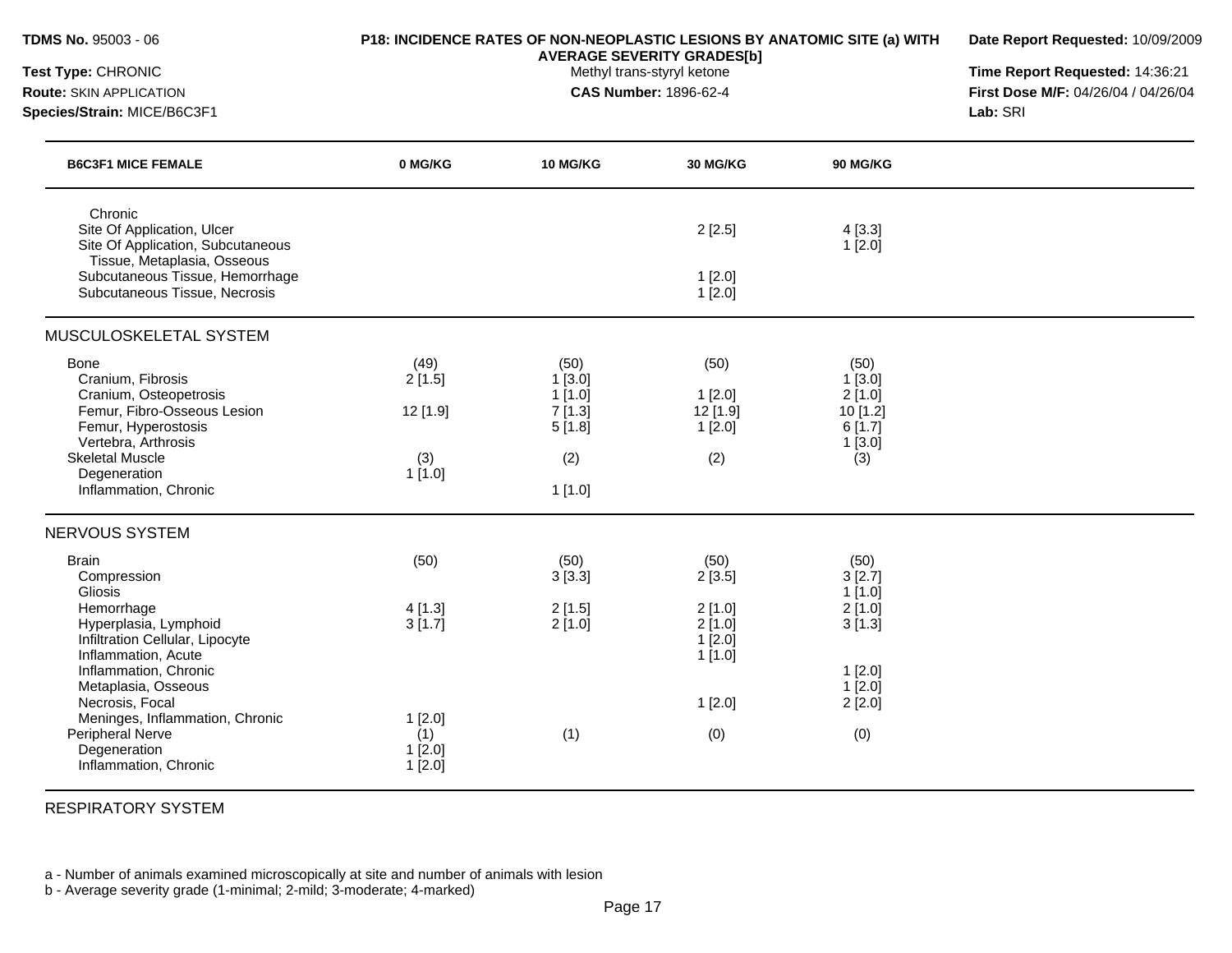**Date Report Requested:** 10/09/2009

**AVERAGE SEVERITY GRADES[b]**

**Test Type:** CHRONIC **The Report Requested:** 14:36:21 **Route:** SKIN APPLICATION **CAS Number:** 1896-62-4 **First Dose M/F:** 04/26/04 / 04/26/04 **Species/Strain:** MICE/B6C3F1 **Lab:** SRI

| <b>B6C3F1 MICE FEMALE</b>                                                | 0 MG/KG   | <b>10 MG/KG</b>  | 30 MG/KG | <b>90 MG/KG</b>  |  |
|--------------------------------------------------------------------------|-----------|------------------|----------|------------------|--|
| Lung                                                                     | (50)      | (50)             | (49)     | (50)             |  |
| Congestion                                                               | 1[2.0]    | 1[2.0]           | 1[2.0]   | 2[2.0]           |  |
| Fibrosis                                                                 |           |                  |          | 1[1.0]           |  |
| Hemorrhage<br>Hyperplasia, Lymphoid                                      | 2[2.0]    | 6[1.5]           | 3[1.0]   | 1[1.0]<br>2[2.0] |  |
| Infiltration Cellular, Histiocyte                                        | 5[2.0]    | 3[2.3]           | 3[2.0]   | 4[2.0]           |  |
| Metaplasia, Osseous                                                      |           | 1[2.0]           |          |                  |  |
| Mineralization                                                           | 1[1.0]    |                  |          |                  |  |
| Thrombosis                                                               | $1$ [2.0] |                  |          |                  |  |
| Alveolar Epithelium, Hyperplasia                                         | 5[1.6]    | 8[1.8]           | 3[2.3]   | 6[1.8]           |  |
| Nose                                                                     | (50)      | (50)             | (50)     | (50)             |  |
| Foreign Body                                                             |           |                  | 1[1.0]   |                  |  |
| Hemorrhage<br>Inflammation, Chronic                                      | 1[3.0]    | 1[2.0]<br>2[1.5] | 2[2.0]   |                  |  |
| Glands, Cyst                                                             |           | 1[2.0]           |          |                  |  |
| Pleura                                                                   | (1)       | (0)              | (0)      | (1)              |  |
|                                                                          |           |                  |          |                  |  |
| SPECIAL SENSES SYSTEM                                                    |           |                  |          |                  |  |
| Eye                                                                      | (47)      | (50)             | (48)     | (47)             |  |
| <b>Developmental Malformation</b>                                        |           |                  |          | 1[2.0]           |  |
| Inflammation, Chronic                                                    |           | 2[1.0]           | 1[2.0]   | 1[2.0]           |  |
| Bilateral, Hemorrhage                                                    |           | 1[4.0]           |          |                  |  |
| <b>Bilateral, Retinal Detachment</b><br>Bilateral, Optic Nerve, Necrosis |           | 1[4.0]           |          |                  |  |
| Cornea, Hyperplasia                                                      |           | 1[4.0]<br>2[1.0] | 3[1.3]   | 1[2.0]           |  |
| Cornea, Inflammation, Chronic                                            |           |                  | 1[2.0]   |                  |  |
| Retina, Degeneration                                                     |           | 2[1.5]           |          |                  |  |
| Harderian Gland                                                          | (50)      | (50)             | (49)     | (49)             |  |
| Cyst                                                                     |           |                  |          | 1[2.0]           |  |
| Fibrosis                                                                 |           |                  | 1[3.0]   |                  |  |
| Hyperplasia                                                              | 1[3.0]    |                  |          |                  |  |
| Hyperplasia, Focal                                                       | 2[2.0]    | 5[2.4]           | 5[2.8]   |                  |  |
| Inflammation, Chronic<br>Bilateral, Hemorrhage                           | 8[2.0]    | 1[2.0]           | 3[2.0]   | 3[2.0]           |  |
|                                                                          |           | 1[4.0]           |          |                  |  |
| <b>URINARY SYSTEM</b>                                                    |           |                  |          |                  |  |
| Kidney                                                                   | (49)      | (50)             | (48)     | (47)             |  |

a - Number of animals examined microscopically at site and number of animals with lesion